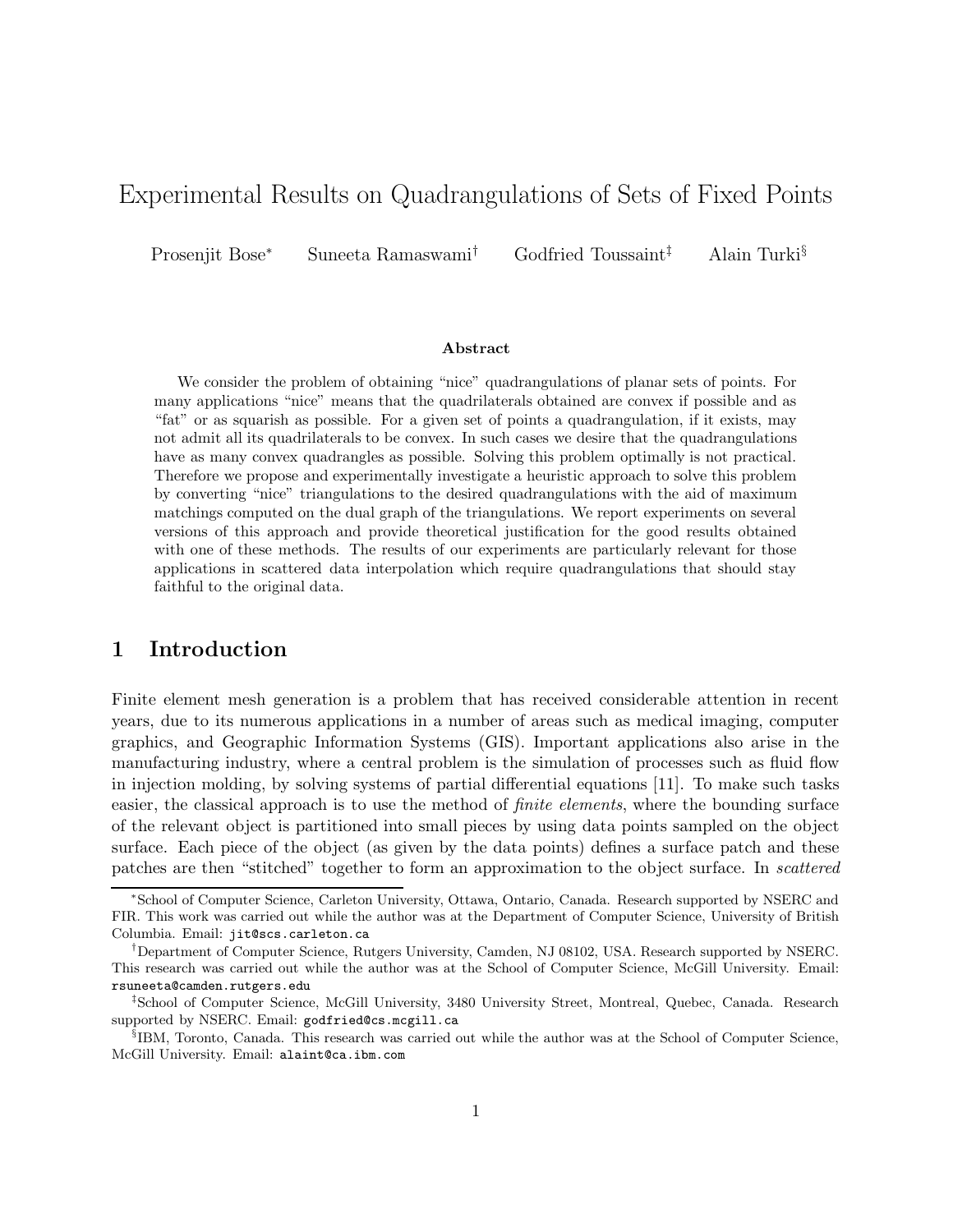data interpolation, the goal typically is to construct a bivariate function that fits the sampled data, which is measured from the object surface. There are a variety of methods that yield functions with particular properties, depending on the application in mind. In these applications, the constructed mesh is required to stay faithful to the original sampled data.

The generation of a *mesh* from the sampled data points is, therefore, the first step in applications such as those mentioned above. For several decades the favored mesh has been the triangular mesh (or triangulation of the data points [15]), in which the finite elements are triangles. Consequently, triangulations of sets (such as sets of points, line segments, polygons, etc.) are well-studied and much is known about them [5]. However, in some situations, it is preferable that the finite elements be quadrangles (quadrilaterals) instead of triangles. For example, it has recently been shown that quadrangulations have several advantages over triangulations for the problem of scattered data interpolation [13, 24, 25, 26] and that improvements in elasticity analysis can be obtained in finite element methods by using quadrangles rather than triangles [2]. Moreover, convex quadrangles, while not always required, are preferred in certain applications [26, 28]. Note that the terminology "quadrangle" and "quadrangulation", which is standard in the literature on scattered data interpolation [13, 24, 25, 26], is equivalent to "quadrilateral" and "quadrilateralization". Quadrangle and quadrilateral are used interchangeably in the mathematics literature as well [14].

Unfortunately, not much is known about quadrangulations of point sets and good quadrangular meshes are harder to generate than good triangular meshes [22]. One of the reasons for this is that a quadrangulation of a set may not always exist, in which case additional points that are not part of the original input, called *Steiner points*, may need to be added. In other words, if edges are allowed to be inserted only between points of the given input set, then not all sets of objects (such as sets of points, simple polygons or polygons with points inside) admit a quadrangulation. For a survey on this topic see [38]. Engineers have developed a large body of mesh generation software for quadrangulations (see [33] for a comprehensive collection of references and pointers to currently available software). However, much of this work applies more to solid modeling, where the number of Steiner points is not an issue and a quadrangulation may add as many vertices as necessary to model an object. The focus of our work is on the construction of quadrangulations that modify the original data as little as possible, a requirement for scattered data interpolation. We should point out that many interpolation schemes use neither triangles nor quadrilaterals, and among those that do, specific criteria for placing Steiner points may be specified. These criteria typically depend not only on geometry, but also on interpolatory criteria such as curvature and other derivative information. See [19] for a discussion of such issues.

The characterization of quadrangulations of sets of objects and the design of algorithms for their efficient computation using a small number of Steiner points have only just begun [6, 9, 10, 28, 29, 30, 36]. A set of points admits a quadrangulation without Steiner points if and only if the number of points on the convex hull is even. This was first shown in [39] and may have been known by Euler [12] (it was later rediscovered in [9, 10]). In [36], the authors show that there are simple polygons that may require  $\Omega(n)$  Steiner points to be quadrangulated, and give efficient algorithms for quadrangulating an arbitrary simple polygon with a bounded number of Steiner points. In [28, 29, 30], the authors give complexity results and algorithms for convex quadrangulations of degenerate convex polygons, and related problems. In [6], the authors give an algorithm for quadrangulating a simple polygon using quadrilaterals with no large angles, and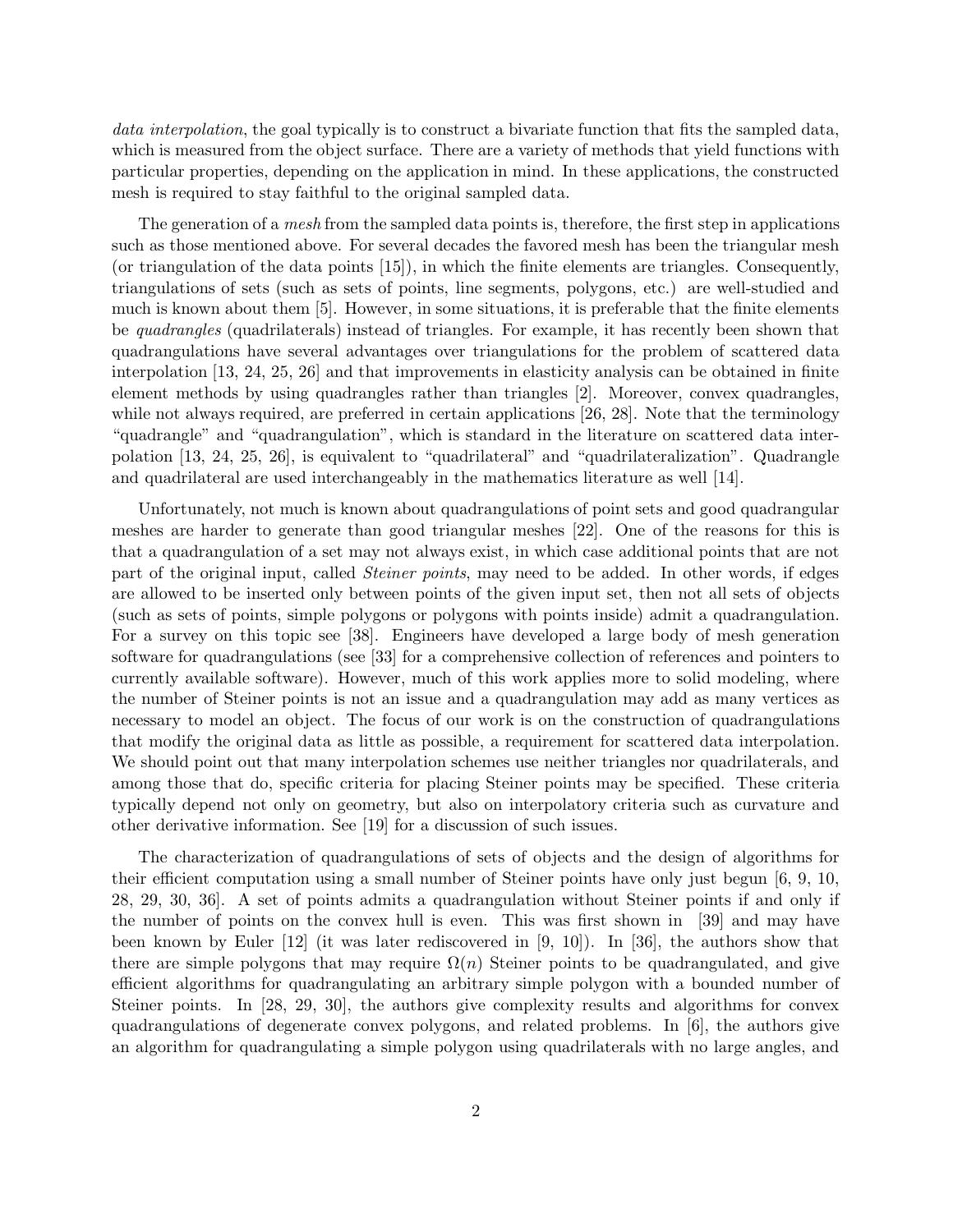using a linear number of Steiner points. Note that the problem of determining if a set of points admits a convex quadrangulation without Steiner points is open [38].

Keeping the number of Steiner points as small as possible is an important consideration, since Steiner points change the measured data and increase the size of the input. It is worth pointing out that this view of Steiner points (as modifying the measured data) does not apply to solid modeling, where any number of Steiner points may be added to model the topology of the object under consideration. For scattered data interpolation, the measured data is sacred and hence Steiner points are seen as modifying the original data. However, minimizing the number of Steiner points is rarely the only requirement in practice. A number of other features of the quadrangular finite elements are very important as well. For instance, in a large number of applications, it is critical that the quadrangles be convex [28]. Furthermore, it is also often desirable that the quadrangles be fat (intuitively speaking, a fat quadrangle is one that is close to being a square); there are numerous ways of measuring fatness, some of which we will discuss later on in this paper. It is difficult to optimize all of these features simultaneously. For example, convex quadrangulations will require more Steiner points than if the requirement of convexity is removed. One of the goals of this paper is to give an experimental evaluation of this trade-off for random point sets. In particular, we construct quadrangulations that add as few Steiner points as possible and evaluate it for features such as convexity and fatness. On the other hand, we construct quadrangulations that have as many convex quadrangles as possible and assess the number of Steiner points such a quadrangulation may need. These experiments are particularly relevant to the area of scattered data interpolation.

The remainder of the paper is organized as follows. All definitions and notation appear in Section 2. In Section 3, we provide the relevant background on converting triangulations to quadrangulations via matchings in dual graphs of triangulations. We then discuss, in Section 4, the motivation behind our experiments. All the experimental results on quadrangulations of point sets appear in Section 5. Our heuristic approach gives very good results with regard to various quality measures for quadrangulations; we discuss in Section 6 the theoretical justification for some of our results.

## 2 Preliminaries and Definitions

In this section, we introduce relevant terminology and definitions, both geometric and graphtheoretic. These are standard and for more details on the former, we refer the reader to [32, 35] and for the latter, to [1, 8, 34].

A graph  $G = (V, E)$  consists of a finite set of vertices (or nodes) V and a set of edges E, given by pairs of vertices from V. We consider only *undirected* graphs here, i.e., the pairs of vertices in  $E$ are unordered. A weighted graph is simply a graph whose edges have weights associated with them. A planar graph  $G$  is a graph that can be embedded (drawn) in the plane such that each vertex of  $G$  is a point on the plane, each edge of  $G$  is a simple curve between two vertices and no two edges of G intersect except possibly at the vertices. It is a well-known fact  $[17]$  that every planar graph that has a planar embedding such that all edges are drawn as straight-line segments. Such a planar embedding is often referred to as a *planar subdivision*. A planar subdivision partitions a plane into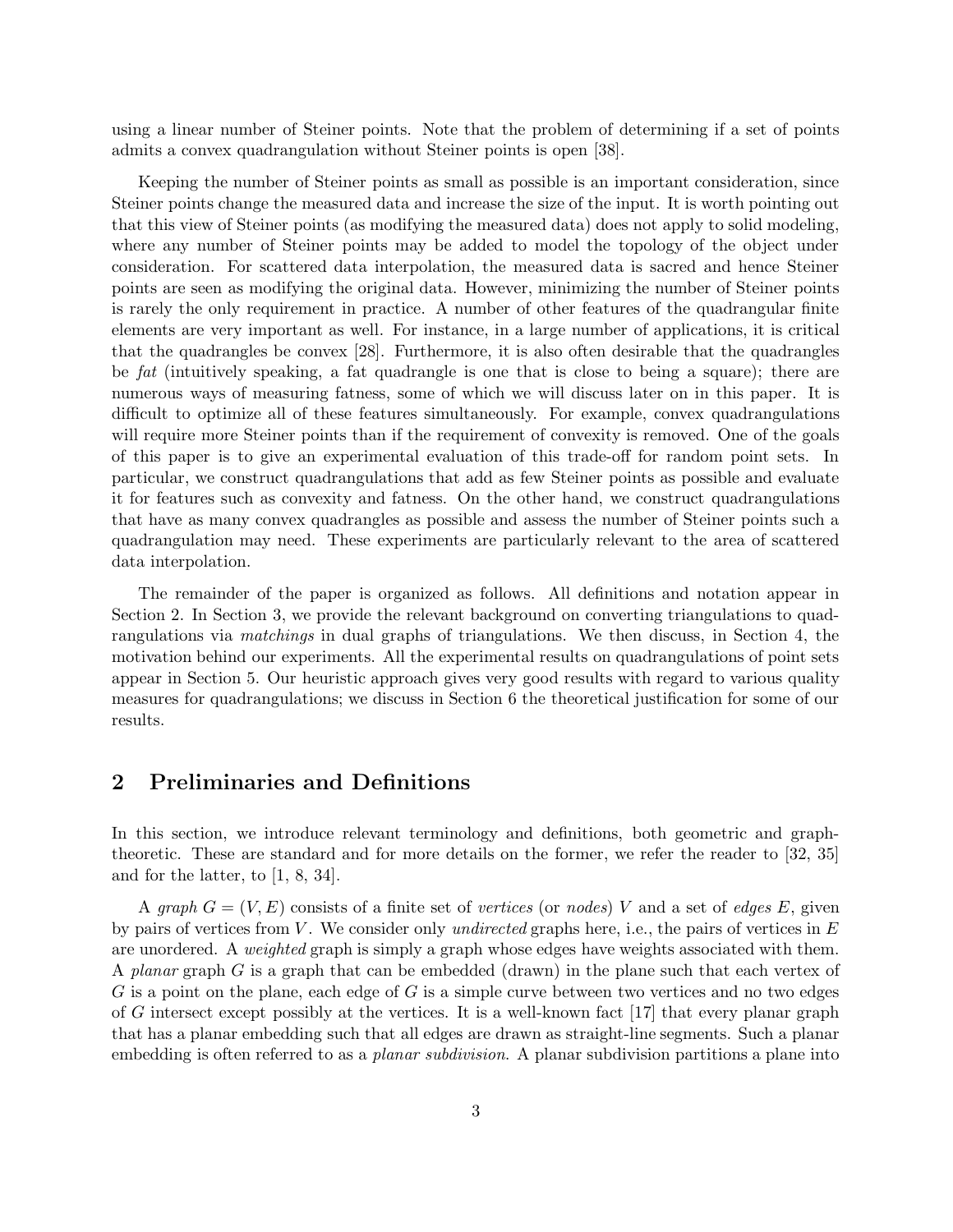

Figure 1: A triangulation of a set of points, and its dual

several connected regions; the closures of such regions are called the faces of the graph.

Consider a planar subdivision which has the property that every face is classified in one of three ways: an *outer face*, an *object face* or a *hole*. The outer face is the only unbounded face. Bounded faces that do not belong to the object are called holes. By a triangulation, we mean a planar subdivision in which every object face is a triangle and every edge of the subdivision belongs to at least one object face. From now on, when we use the phrase "triangle of the triangulation", we refer exclusively to an object face of the triangulation. A *quadrangulation* is defined in a manner similar to a triangulation, except that every object face is a quadrangle (quadrilateral). The *dual* graph of a triangulation is the graph in which there is a node for every triangle of the triangulation, and an edge between two nodes if the corresponding two triangles share a side.

A planar convex region R is a subset of the plane such that for any two points in R, the closed line segment connecting the two points lies entirely in  $R$ . Given a set  $S$  of points in the plane, the *convex hull* of S is the boundary of the smallest convex region containing S. A *triangulation of a* set of points  $S$  is a triangulation (without holes) that has the set  $S$  as the set of vertices and whose outer face is bounded by the convex hull of  $S$ . See Figure 1 for an example triangulation of a set of points, as well as its dual (shown in bold).

Given a graph  $G = (V, E)$  (possibly weighted) with V as the set of nodes and E as the set of edges, a matching M on G is a subset of edges from E such that no two of them have a common node. The maximum cardinality matching of  $G$  is a matching of maximum size. The maximum weight matching in a weighted graph is a matching of maximum weight. A perfect matching is a matching of size  $||V|/2$  i.e., every node in V (except possibly one in the case that |V| is odd) belongs to an edge of the matching.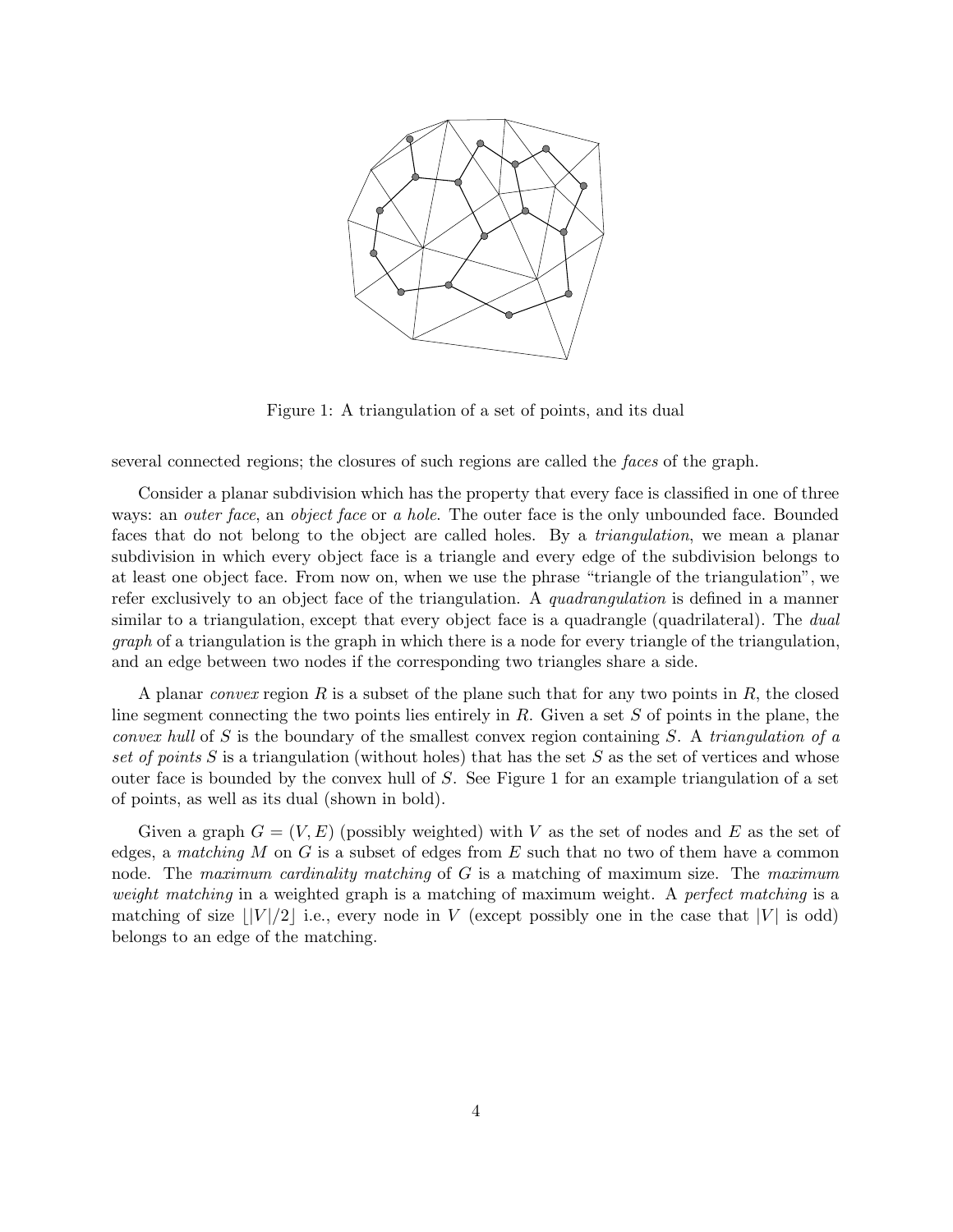## 3 Background

As mentioned in the introduction, the study of quadrangular mesh construction has started relatively recently, whereas computing triangulations is a very well-studied topic. Due to this fact, practitioners often use the approach of *converting* triangulations to quadrangulations [21, 23, 36, 37]. Several of these methods, however, are heuristic, may require a large number of Steiner points and often do not give precise bounds on the required number of Steiner points.

There are many different ways to obtain quadrangulations from triangulations by adding Steiner points (see [36] for some examples). We will assume that a given triangulation is to be converted into a quadrangulation, which implies that diagonals between a pair of points from the input set can only be deleted and not added. The idea behind obtaining a quadrangulation in this fashion is to pair up neighboring triangles to form quadrangles and one of the goals of the conversion is to add as few Steiner points as possible. In other words, we would like to find the maximum possible number of such pairings. This corresponds precisely to the problem of finding the maximum cardinality matching in the dual graph of the triangulation. It follows that a triangulation admits a quadrangulation without Steiner points if and only if the dual graph of the triangulation admits a perfect matching [36]. If the dual graph does not have a perfect matching, the resulting quadrangulation will have some leftover triangles.

This relation between quadrangulations and matchings in dual graphs was used in [36] to give efficient algorithms for quadrangulating simple polygons with a bounded number of Steiner points. In this paper, we will use this relation to design numerous experiments for constructing quadrangulations of sets of points. Furthermore, we also give tight upper bounds on the number of leftover triangles when using this approach to convert an arbitrary triangulation into a quadrangulation.

Our experiments, which will be described in detail in the following section, were conducted on three different types of triangulations. These are the serpentine triangulation, a triangulation constructed by a divide-and-conquer technique and the Delaunay triangulation. The serpentine triangulation was selected because the dual graph of such a triangulation always contains a perfect matching, which results in quadrangulations with no leftover triangles. The triangulation constructed by divide-and-conquer was selected because in constructing such a triangulation, the point set is equitably subdivided in a recursive manner. The Delaunay triangulation was selected because it possesses several desirable properties; for example, it is the triangulation that maximizes the minimum angle and satisfies the empty circle property (see [31]). In a related paper on quadrangulating planar point sets [10], the authors use two types of triangulations that have perfect matchings, serpentine and hamiltonian [4], to show that the former triangulation results in better quadrangulations. Our paper extends these results by demonstrating that if we start with a triangulation with good properties, using maximum matchings results in good quadrangulations with few leftover triangles, even if the dual graph is not guaranteed to have perfect matchings.

In the following, we provide brief descriptions of the three triangulations used in our experiments.

• A serpentine (or spiral) triangulation [9, 10] of a set of points is defined as follows: First construct a convex spiral from the set of points  $S$  as follows. Start with a vertical half-ray placed at a leftmost point on the convex hull of S, mark the point, and rotate the half-ray in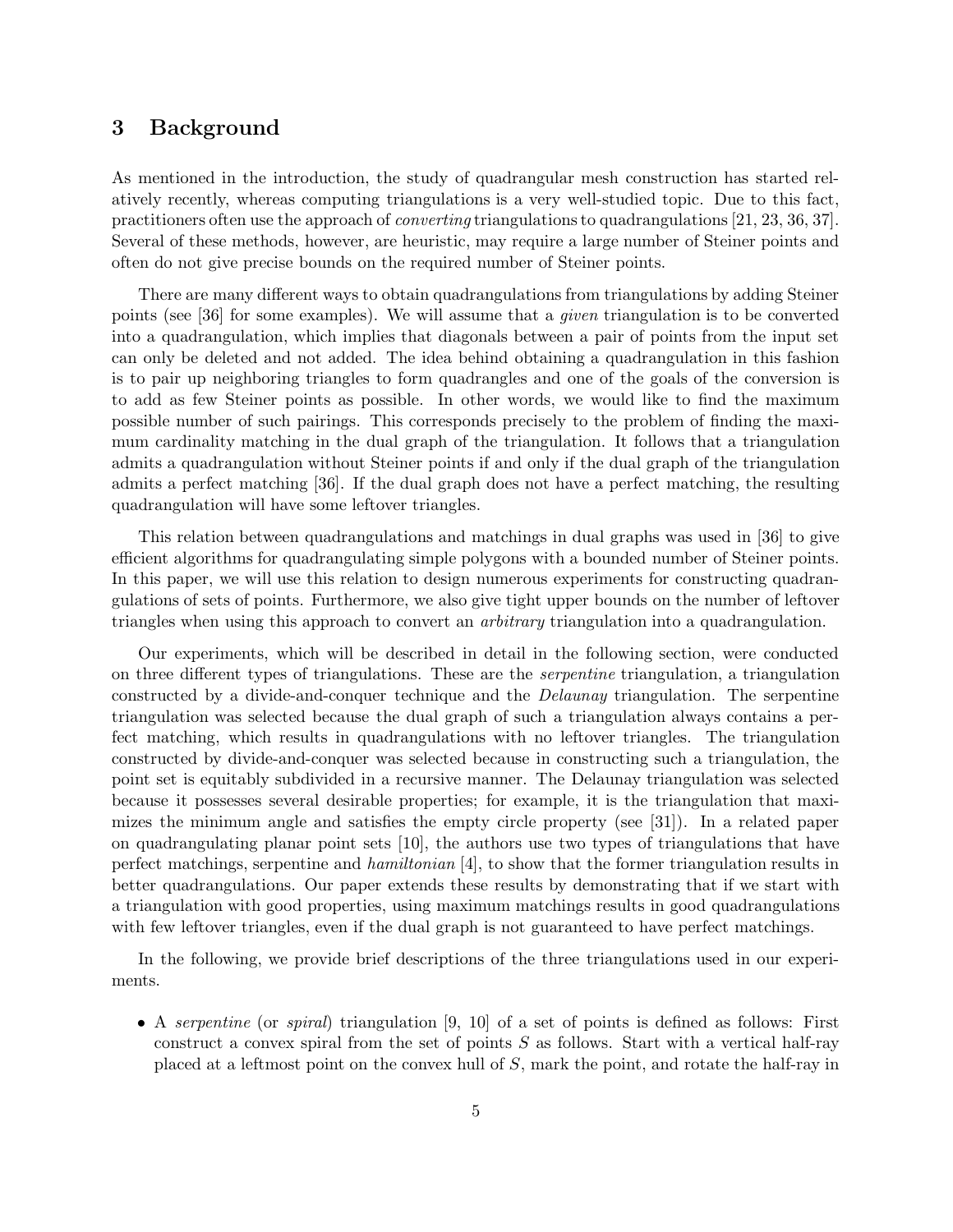

Figure 2: (a) Serpentine triangulation (b) HVP-triangulation (c) Delaunay triangulation

the clockwise direction until it hits an unmarked point. Mark this point, which is the second point of the spiral chain. We now have a new direction for the half-ray. To find the third point on the spiral chain, repeat the procedure with the new half-ray anchored at the second point of the spiral chain, and so on until all the points in S are marked. Spiral chains are closely related to convex layers (also known as the onion peeling of a set), and one can be found from the other in linear time [35]. Once the spiral chain has been constructed, the triangulation is computed using a rotating calipers method. The serpentine triangulation can thus be constructed in  $O(n \log n)$  time (see [9] for details). The serpentine triangulation of 50 points is shown in Figure 2(a).

- The triangulation constructed by divide-and-conquer is built as follows. First, the point set is partitioned into two halves by a vertical line. Each half is triangulated recursively where the dividing line alternates between horizontal and vertical. In the merge step, the two triangulated halves are "stitched" up along the dividing line. This method of partitioning the points is the same as the partitioning method used in the construction of kd-trees. Since these triangulations are constructed by repeated horizontal and vertical partitionings, we shall henceforth refer to them as *HVP-triangulations*. See Figure 2(b) for an example of such a triangulation of the same set of 50 points used in Figure  $2(a)$ .
- The *Delaunay* triangulation of a set of points possesses many desirable properties and can be constructed in many different ways (see [31]). Some useful properties include the emptycircle property (i.e. the circumcircle of a triangle in the Delaunay triangulation does not contain any other points in the point set), and the maxmin-angle property (i.e. the Delaunay triangulation of a point set is the triangulation that maximizes the value of the minimum angle). The Delaunay triangulation is often the triangular mesh of choice among practitioners. See Figure  $2(c)$  for an example of the Delaunay triangulation of the same 50 points used in Figure 2(a).

Observe that the serpentine triangulation dual has a perfect matching because, by construction, the dual contains a hamiltonian path. The duals of the other two triangulations will not, in general, have perfect matchings.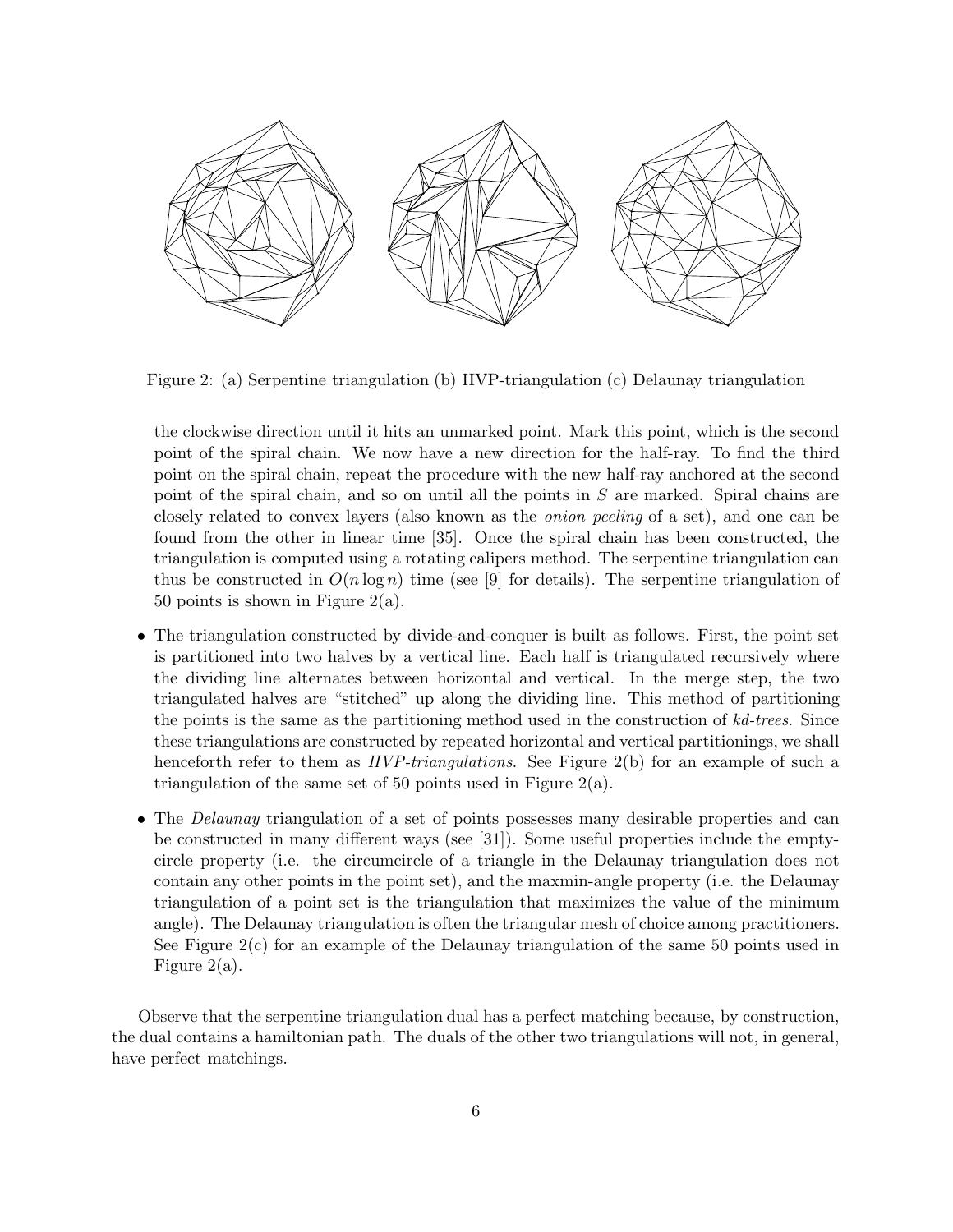## 4 Motivating the Experiments

Now that we have established the relevant definitions, we can describe the motivation behind the set of experiments that we conducted. The basic idea behind all the experiments is to construct a quadrangulation of a point set by finding matchings in the dual graph of a triangulation. Note that the quadrangulation may have leftover triangles. Our experiments were designed to evaluate two important requirements in quadrilateral meshes: there should be as few leftover triangles as possible, and the quadrangles must be convex.

Computing maximum cardinality matchings minimizes the number of unmatched nodes. This implies that the corresponding quadrangulation contains the minimum number of leftover triangles. However, maximum cardinality matchings give us no guarantees on the shape of the quadrangle, and hence the quadrangulation may contain a large number of non-convex quadrangles. In order to find quadrangulations that contain many convex quadrangles, we compute the maximum weighted matching of the dual graph, where the weight of an edge is high if the quadrangle corresponding to that edge is convex.

The following variables determined each experimental run:

- Number of points Point sets of size 50, 100, 200, 500, and 1000 were used.
- Method used to randomly generate the point set The points were generated randomly using three different distributions: uniform on a disk, uniform inside a square, and Gaussian (or standard normal).
- Triangulation algorithm Three types of triangulations were used: Delaunay triangulation, HVPtriangulation, and serpentine triangulation. These are described in Section 3. To compute the Delaunay triangulation of a point set, we used Steve Fortune's implementation of his  $O(n \log n)$  time algorithm [18]. The C source code is publicly available at AT&T Bell Labs. C code for the algorithms to compute the HVP and serpentine triangulations were developed by us.
- Matching algorithm Maximum cardinality matching, and maximum weighted matching algorithms were applied. The best known algorithm for computing the maximum cardinality matching of a graph with vertex set V and edge set E is an  $O(|E|\sqrt{|V|})$  algorithm given by Micali and Vazirani [27]. This algorithm was implemented in Pascal by Steven Crocker for the implementation challenge held by DIMACS in 1985, and is available by anonymous ftp from dimacs.rutgers.edu. Source code for maximum weighted matching was developed by Edward Rothberg for the same implementation challenge, and was also available at the same site (/pub/netflow/matching/weighted/solver-1/). This code is an implementation of Gabow's  $O(n^3)$  algorithm [20] for computing the maximum weighted matching of an *n*-node graph.

All other code, such as the driver, graphics, and statistics code necessary for the experiments, was developed by us. Each trial run, as determined by the above variables, was run one hundred times in order to collect statistical data on the following quality measures for the quadrilateral mesh generated: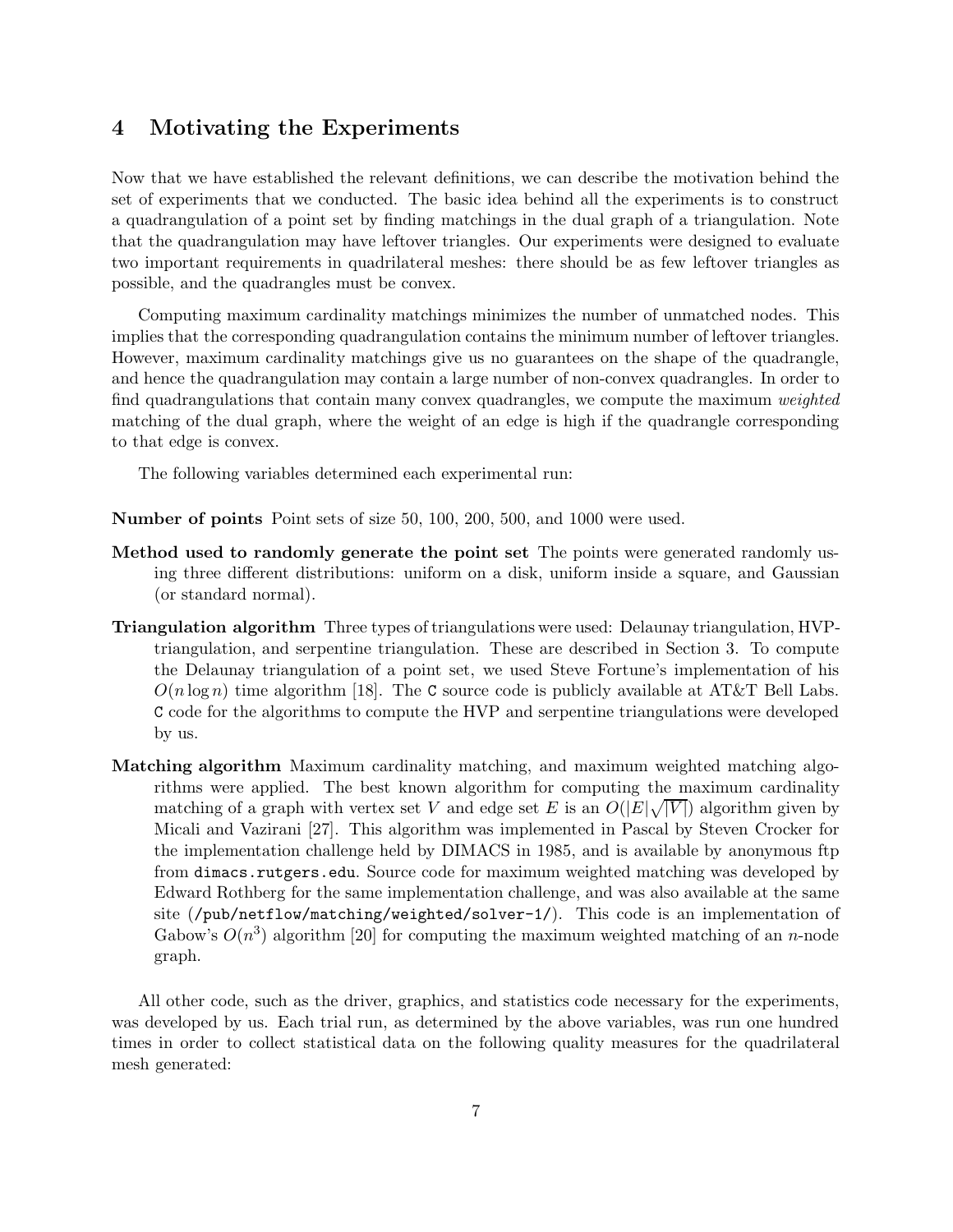- the number of leftover triangles
- the number of convex quadrangles
- the average fatness of a quadrangle

The third quality measure requires further discussion. There are several ways to measure the fatness of a quadrangle; for example, some standard ways are via the maximum angle of the quadrangle (the smaller it is, the more fat the quadrangle), or the minimum angle (the larger it is, the more fat the quadrangle). However, these two measures alone do not adequately reflect the fatness of a quadrangle, since of two quadrangles with exactly the same minimum and maximum angles, one may be fat and the other long and skinny (for example, a square and a rectangle with the long edge much longer than the short one). Hence we use one more measure of fatness, namely, the ratio of the maximum distance and the minimum distance between any two vertices of the quadrangle. This number will vary from  $\sqrt{2}$  to arbitrarily large values. One weakness of this measure of fatness is that it is unbounded, and influenced by how close the vertices of the quadrangle are. This results in a lot of variance over many quadrangles. Therefore, we choose to find the median, rather than average, value of this measure.

## 5 Experimental Results

#### 5.1 Maximum Cardinality Matchings

In this section, we show the results obtained by running the maximum cardinality matching algorithm on the Delaunay, serpentine, and HVP-triangulations. Recall that this approach seeks to minimize the number of leftover triangles in the resulting quadrangulation. All graph plots of data obtained from this set of experiments appear in Appendix A.

Figure 3 shows the quadrangulation obtained from the **Delaunay triangulation** of 500 points. The graphs in Figure 9 (Appendix A) show the fraction of quadrangles in the resulting quadrangulation that are convex (left), and the fraction of triangles of the triangulation that are matched (right). The variance is indicated by vertical bars. Observe that near-perfect matchings are obtained for the larger data sets.

Figure 10 contains the graphs of the mean maximum angle (left), and the mean minimum angle (right) of the quadrangles in the quadrangulation. Observe that the quadrangles are convex on average and the variance is small. The median maximum ratio of the distances between pairs of vertices of a quadrangle is shown in Figure 11. The quadrangulation performs well in terms of this quality measure as well.

Figure 4 shows the quadrangulation obtained from the serpentine triangulation of 500 points. The graphs in Figure 12 show the fraction of quadrangles in the resulting quadrangulation that are convex (left), and the fraction of triangles of the triangulation that are matched (right). Recall that since serpentine triangulation duals have perfect matchings, which explains the graph on the right hand side. However, the fraction of convex quadrangles is much smaller than for Delaunay triangulations, a fact that is clearly visible in the difference between Figures 3 and 4. The mean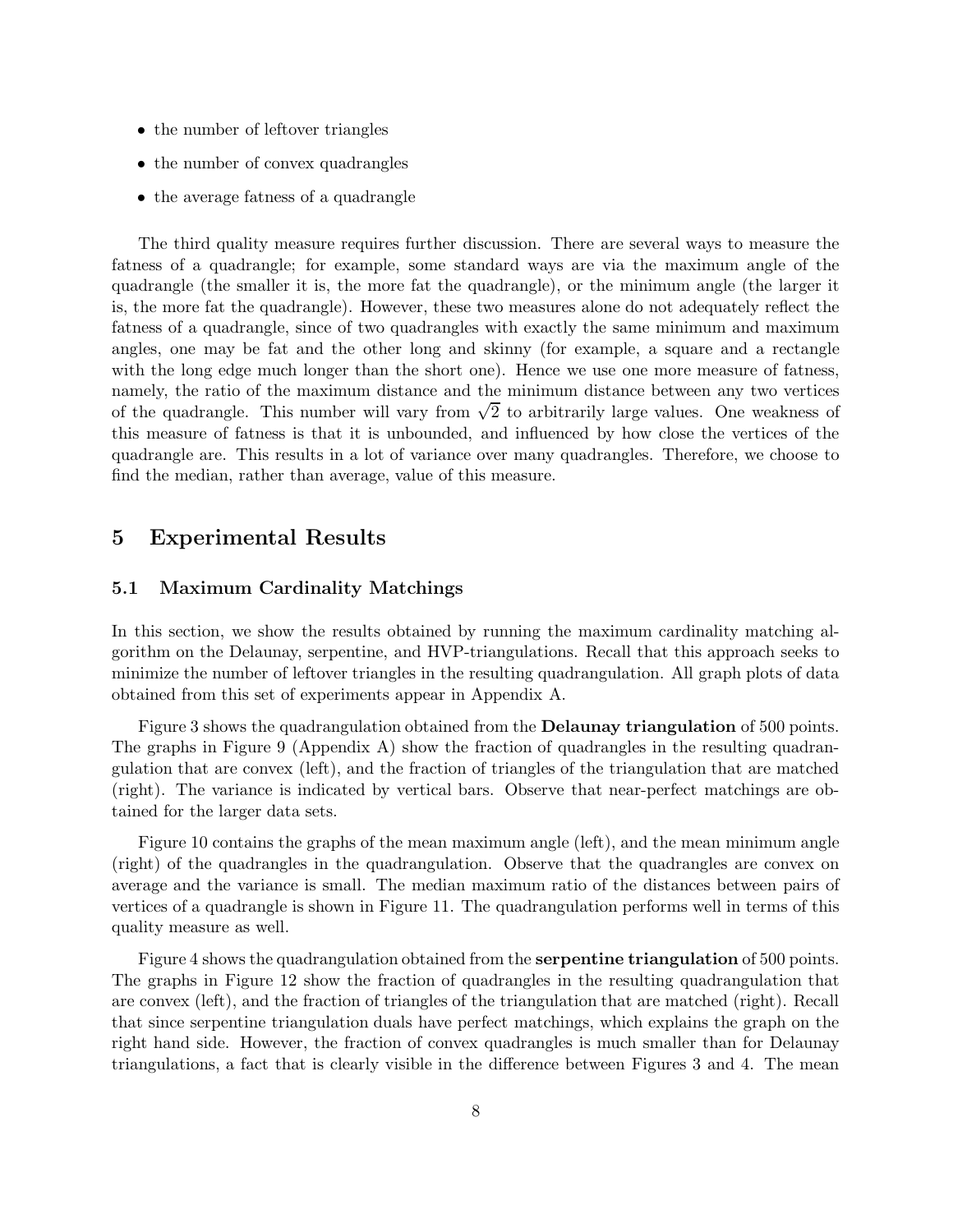

Figure 3: Quadrangulation obtained by computing a maximum cardinality matching on the Delaunay triangulation dual. Unmatched triangles are shaded.

maximum angle, and the mean minimum angle of the quadrangles in the quadrangulation are shown in Figure 13. Again, the results are significantly worse than for Delaunay triangulations, with the mean maximum angle being greater than 180 degrees for larger data sets, and the mean minimum angle being smaller than 25 degrees. The serpentine triangulation also performs poorly in terms of the maximum ratio fatness measure, as the graph in Figure 14 shows.

Finally, Figure 5 shows the quadrangulation of 500 points, obtained from the **HVP-triangulation**. This triangulation has the worst performance in terms of convexity of the quadrangles, as is apparent from the graph in Figure 15 (left). However, we obtain near-perfect matchings in this case as well. This triangulation also has the worst results for the average angle measures, with the maximum angle being greater than 189 degrees, and the minimum angle being less than 23 degrees on average. However, for the maximum ratio fatness measure (Figure 17), this quadrangulation performs better than the one obtained from serpentine triangulation.

#### 5.2 Maximum Weighted Matchings

In this section, we show the results obtained by running the maximum weighted matching algorithm on the Delaunay, serpentine, and HVP-triangulations. Recall that this approach seeks to maximize the number of convex quadrangles in the resulting quadrangulation. All graph plots of data obtained from this set of experiments appear in Appendix B.

Figure 6 shows the quadrangulation obtained from the Delaunay triangulation of 500 points. Of all our experimental runs, maximum weighted matchings on Delaunay triangulations gave us the best overall results in terms of the number of leftover triangles, as well as element quality.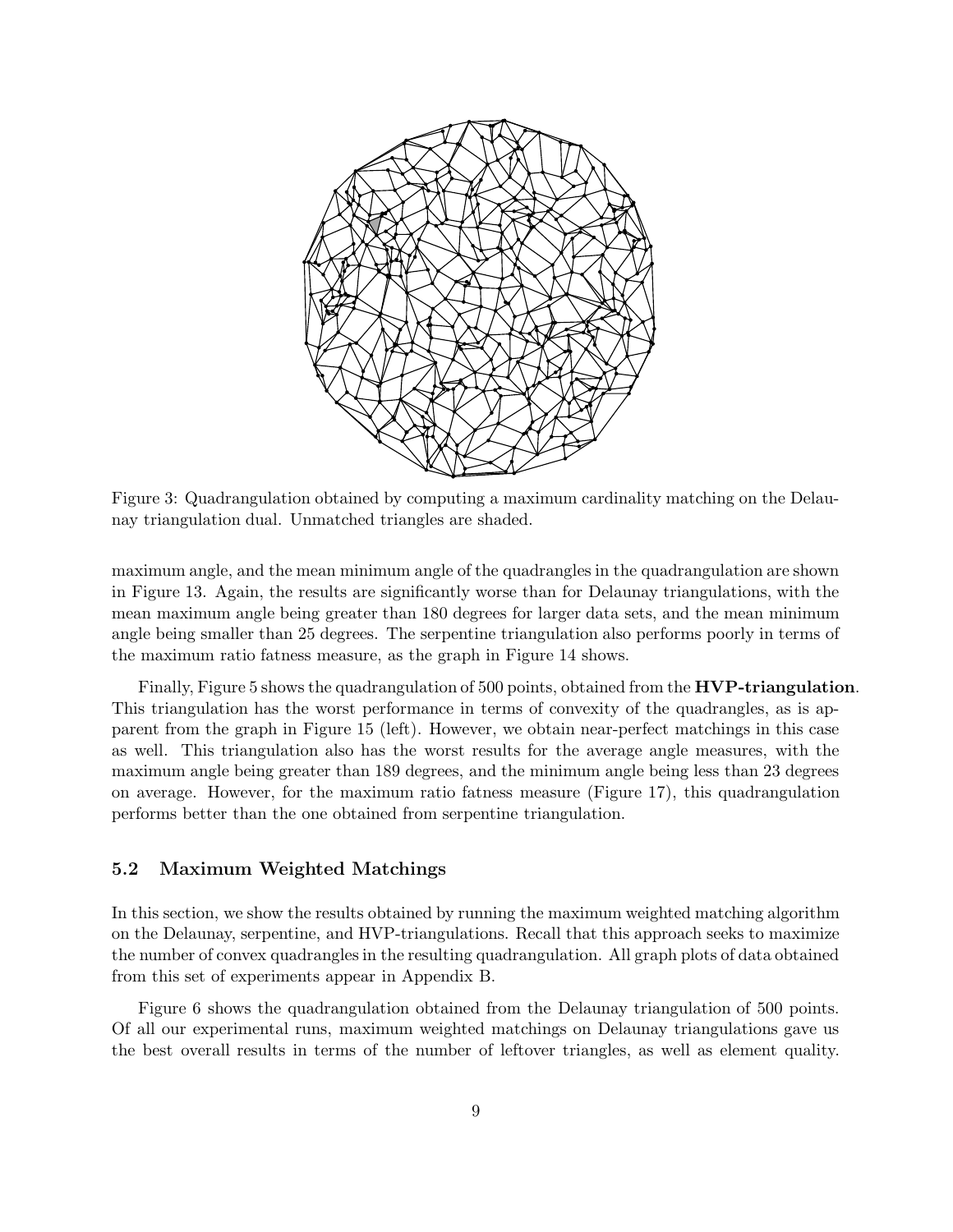

Figure 4: Quadrangulation obtained by computing a maximum cardinality matching on the Serpentine triangulation dual. Unmatched triangles are shaded.

As Figure 18 (Appendix B) clearly shows, the number of leftover triangles is not very high, even though the weight was biased entirely in favor of convex quadrangles (a weight of 10,000 was used for dual graph edges that represent convex quadrangles). Furthermore, Figures 19 and 20 show that all fatness measures indicate a high-quality quadrangulation as well, with mean maximum angle less than 145 degrees, mean minimum angle greater than 40 degrees, and a fairly low maximum inter-vertex distance ratio.

Figure 7 shows a quadrangulation obtained from the serpentine triangulation of 500 points. It can be seen that the number of leftover triangles is quite high. Since the matching is biased entirely in favor of dual graph edges that give convex quadrangles, this indicates that in serpentine triangulations, the fraction of pairs of triangles that form convex quadrangles is relatively low. Furthermore, the element quality is quite poor as well, with all fatness measures being generally worse than those obtained for Delaunay triangulations.

Finally, Figure 8 shows the quadrangulation obtained from the HVP-triangulation of 500 points. The results for the fraction of matched triangles, and the fraction of convex quadrangles is slightly worse than those for serpentine triangulations (Figure 24). However, the maximum and minimum angle fatness measures, shown in Figure 25, are slightly better than those for the serpentine triangulation , and Figure 26 shows that the distance ratio measure is significantly better for HVP-triangulations.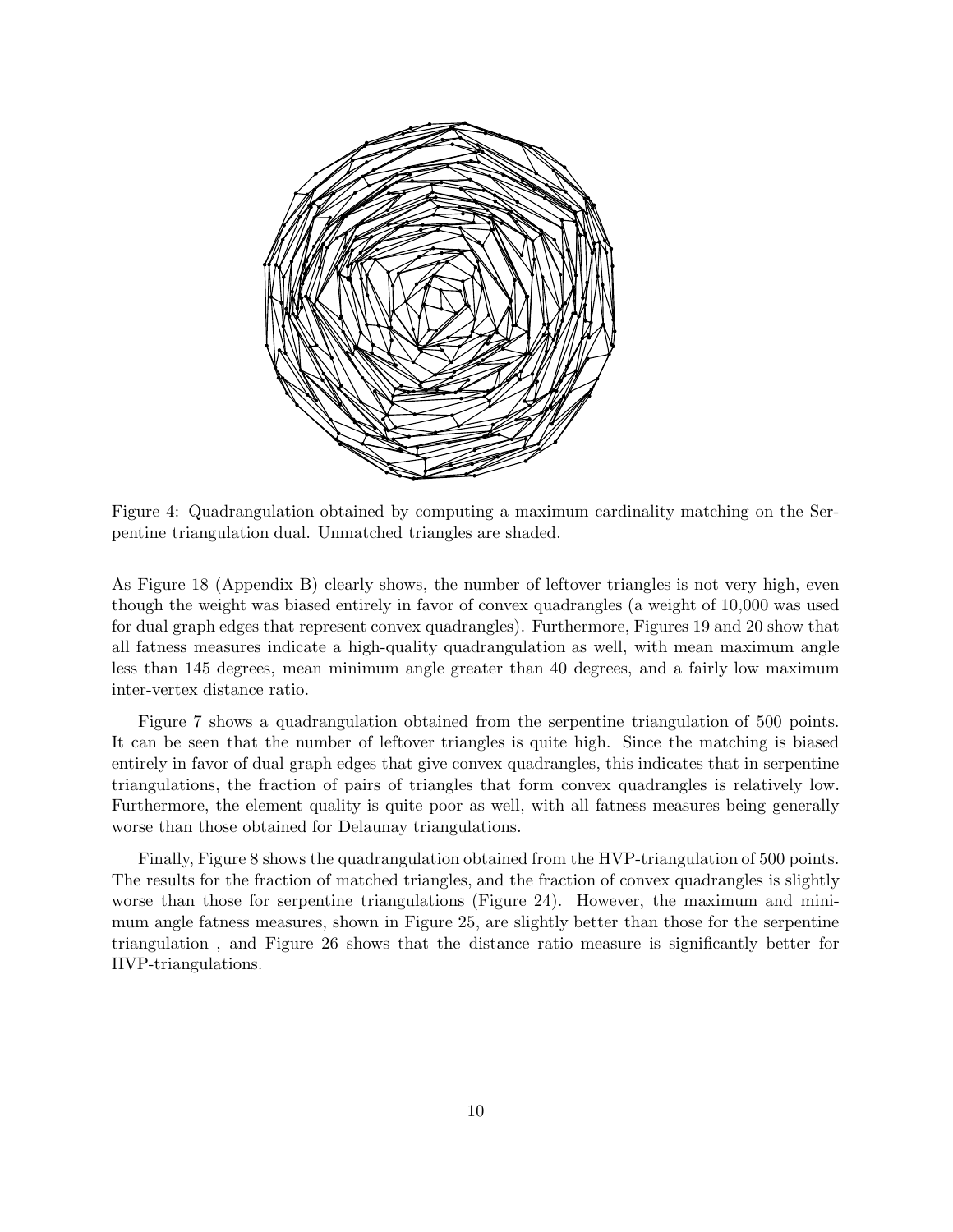

Figure 5: Quadrangulation obtained by computing a maximum cardinality matching on the HVPtriangulation dual. Unmatched triangles are shaded.

### 5.3 Summary of Results

The following table summarizes the results for the case of 1000 points. The maximum weighted matching results shown in the table use a weight of 10,000 (1) for dual graph edges representing convex (non-convex) quadrangles.

| Triangu-   | Matching    | Percent | Percent | Mean max | Mean min | Median |
|------------|-------------|---------|---------|----------|----------|--------|
| lation     |             | matched | convex  | angle    | angle    | ratio  |
| Delaunay   | Cardinality | 100     | 82      | 2.7      | .72      | 3.4    |
|            | Weighted    | 99      | 98      | 2.5      | .78      | 3.4    |
| <b>HVP</b> | Cardinality | 100     | 47      | 3.3      | .36      | 4.6    |
|            | Weighted    | 95      | 81      | 2.9      | .47      | 4.6    |
| Serpentine | Cardinality | 100     | 61      | 3.2      | .21      | 6.7    |
|            | Weighted    | 97      | 90      | 3.0      | .27      | 6.6    |

Table 1: Summary of results for 1000 points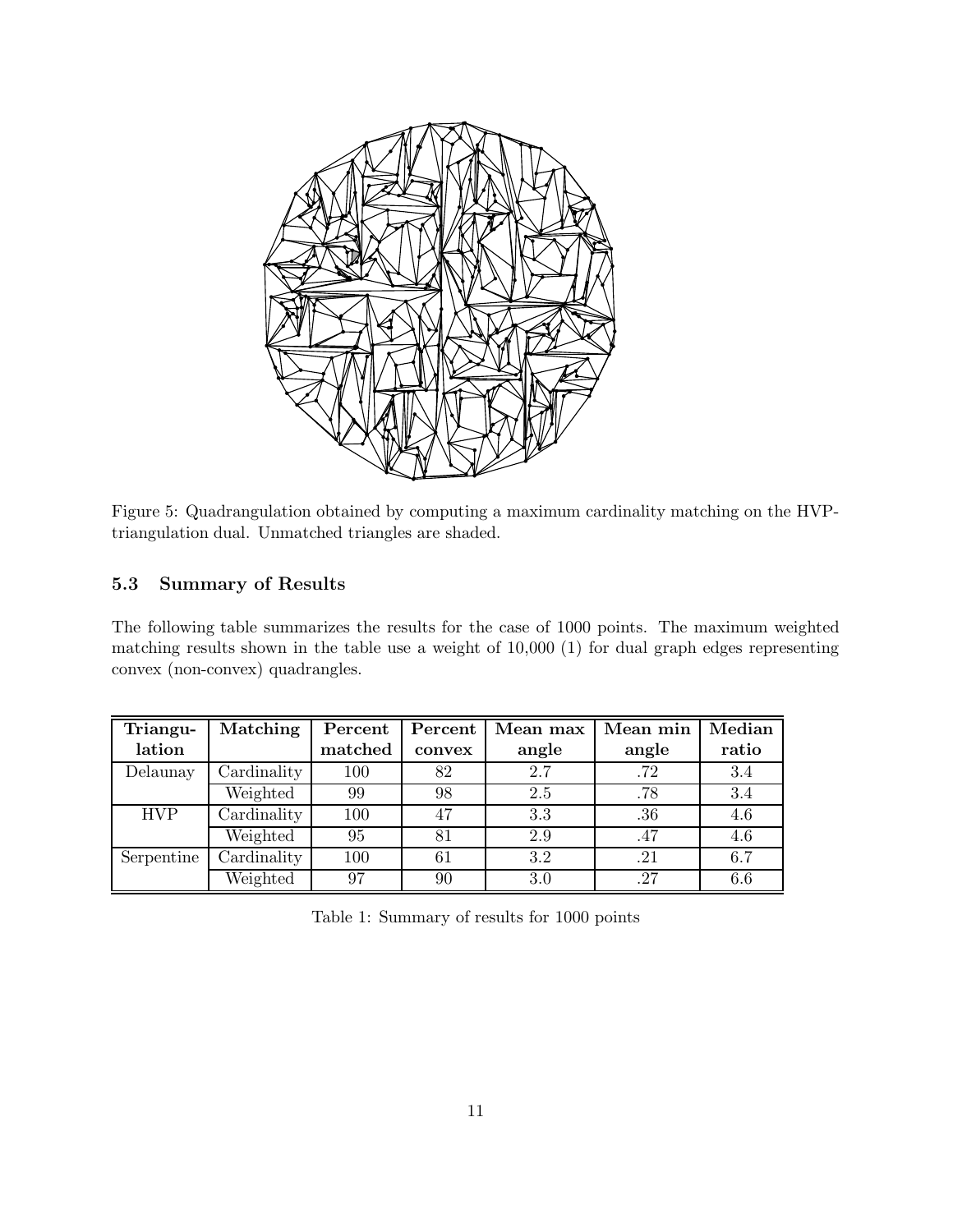

Figure 6: Quadrangulation obtained by maximum weighted matching on the Delaunay triangulation dual. Unmatched triangles are shaded.

## 6 Analysis of Results on Matchings

One of the most striking results in our experimental work is the fact that the maximum cardinality matching gave perfect, or near perfect, matchings in all the cases. While this is not surprising for serpentine triangulations (whose duals admit a hamiltonian path, as pointed our earlier), it is unexpected for the Delaunay and HVP-triangulations. However, we are able to explain this phenomenon. We show that the number of leftover triangles in a maximum cardinality matching of the dual graph of any triangulation of a point set depends only on the number of convex hull vertices. For randomly generated point sets in a disc or square, this number is relatively small [16].

In fact, the number of unmatched nodes in a maximum cardinality matching of the dual graph of a triangulation of a point set cannot exceed a third of the number of convex hull vertices. We prove this bound below.

A k-edge coloring C of a graph G is an assignment of one of k colors to each edge of G such that no two adjacent edges have the same color. Note that each color class of edges in a k-edge coloring of a graph represents a matching. This link will be exploited in order to bound the maximum number of unmatched triangles.

Given a point set P, let  $T(P)$  represent an arbitrary triangulation of P. Every face of  $T(P)$ is a triangle except possibly the outer face. Let CH represent the number of vertices on the outer face of  $T(P)$ , i.e. the number of vertices on the convex hull.

Let  $T^*(P)$  represent the dual graph of  $T(P)$ . Let  $MT^*$  represent a maximum matching in  $T^*(P)$ . Let MT represent the edges in  $T(P)$  that are dual to the edges  $MT^*$  in  $T^*(P)$  but are not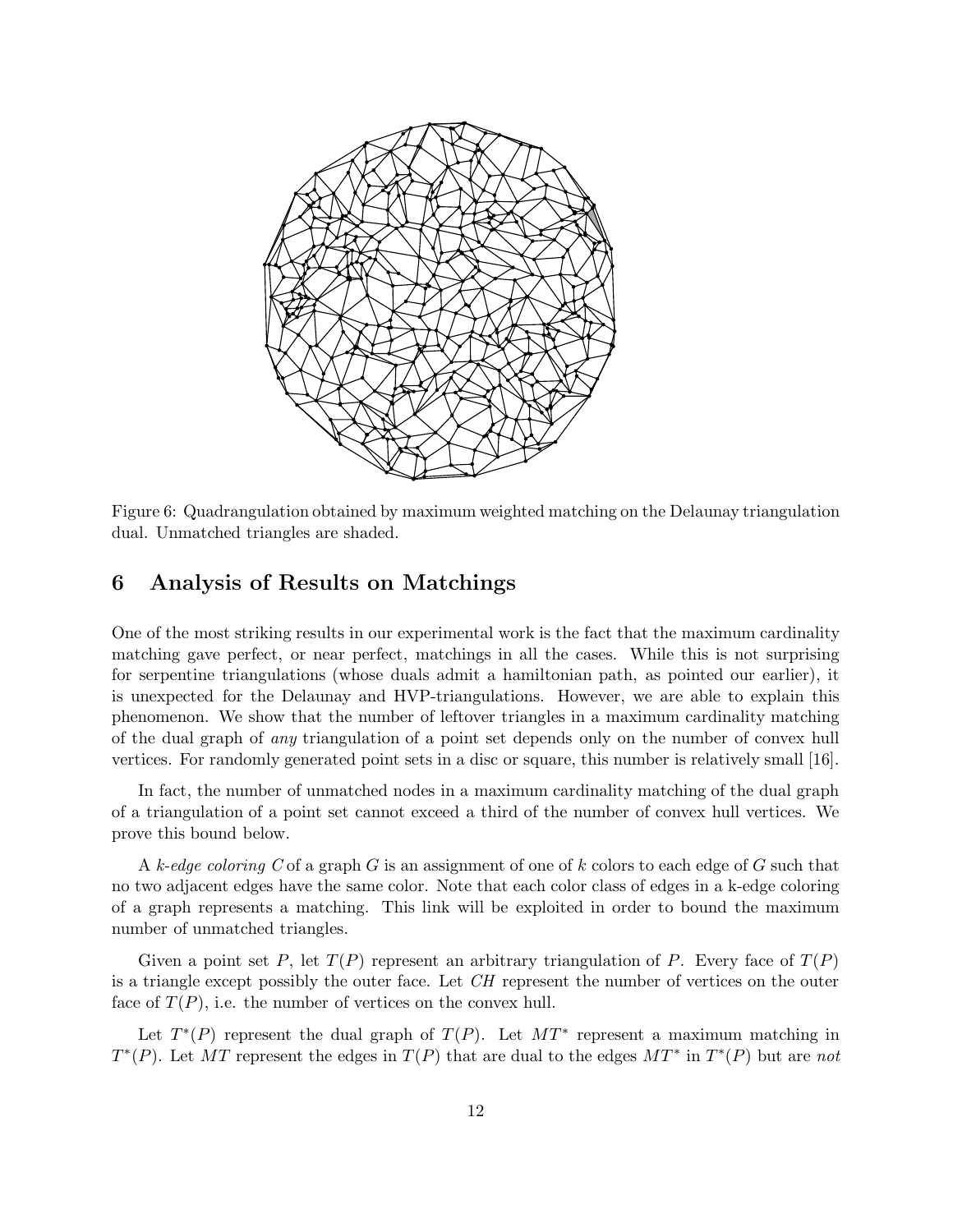

Figure 7: Quadrangulation obtained by maximum weighted matching on the Serpentine triangulation dual. Unmatched triangles are shaded.

on the convex hull of P.

**Lemma 6.1** Removal of the edges MT from  $T(P)$  results in a graph where every internal face is either a triangle or a quadrangle. If a face is a triangle, then the vertex  $v^*$  in the dual  $T^*(P)$ representing the triangle is unsaturated (i.e. is not adjacent to an edge in the matching  $MT^*$ ) or  $v^*$  is saturated but adjacent to the vertex in  $T^*(P)$  representing the external face.

**Proof:** Consider an edge  $e^*$  of  $MT^*$  whose dual edge is not on the convex hull of P. Let the two vertices adjacent to  $e^*$  be  $v_i^*$  and  $v_j^*$ . These two vertices correspond to two triangles,  $t_i$  and  $t_j$ , respectively, in  $T(P)$ . The two triangles in  $T(P)$  share an edge e that is the dual of  $e^*$ . Removal of the edge  $e$  from  $T(P)$  results in a quadrangle. None of the 4 edges forming this quadrangle are removed since no other edge of  $MT^*$  is adjacent to  $v_i^*$  or  $v_j^*$ . Therefore, the removal of an edge in  $MT$  from  $T(P)$  can only create a quadrangle.

Since all of the faces in  $T(P)$  are originally triangles, the lemma follows.

Notice that reducing the number of unsaturated vertices in the matching  $MT^*$  of the dual  $T^*(P)$  reduces the number triangles remaining after the edges  $MT$  are removed from  $T(P)$ . The fewer triangles that remain, the fewer Steiner points are needed to complete the quadrangulation. This crucial link will be exploited in order to convert a triangulation into a quadrangulation.

We need to establish a relation between the number of unsaturated vertices in  $T^*(P)$  and the number of Steiner points that must be added to convert  $T(P)$  into a quadrangulation once the edges of MT are removed. This link is established by studying maximal planar graphs.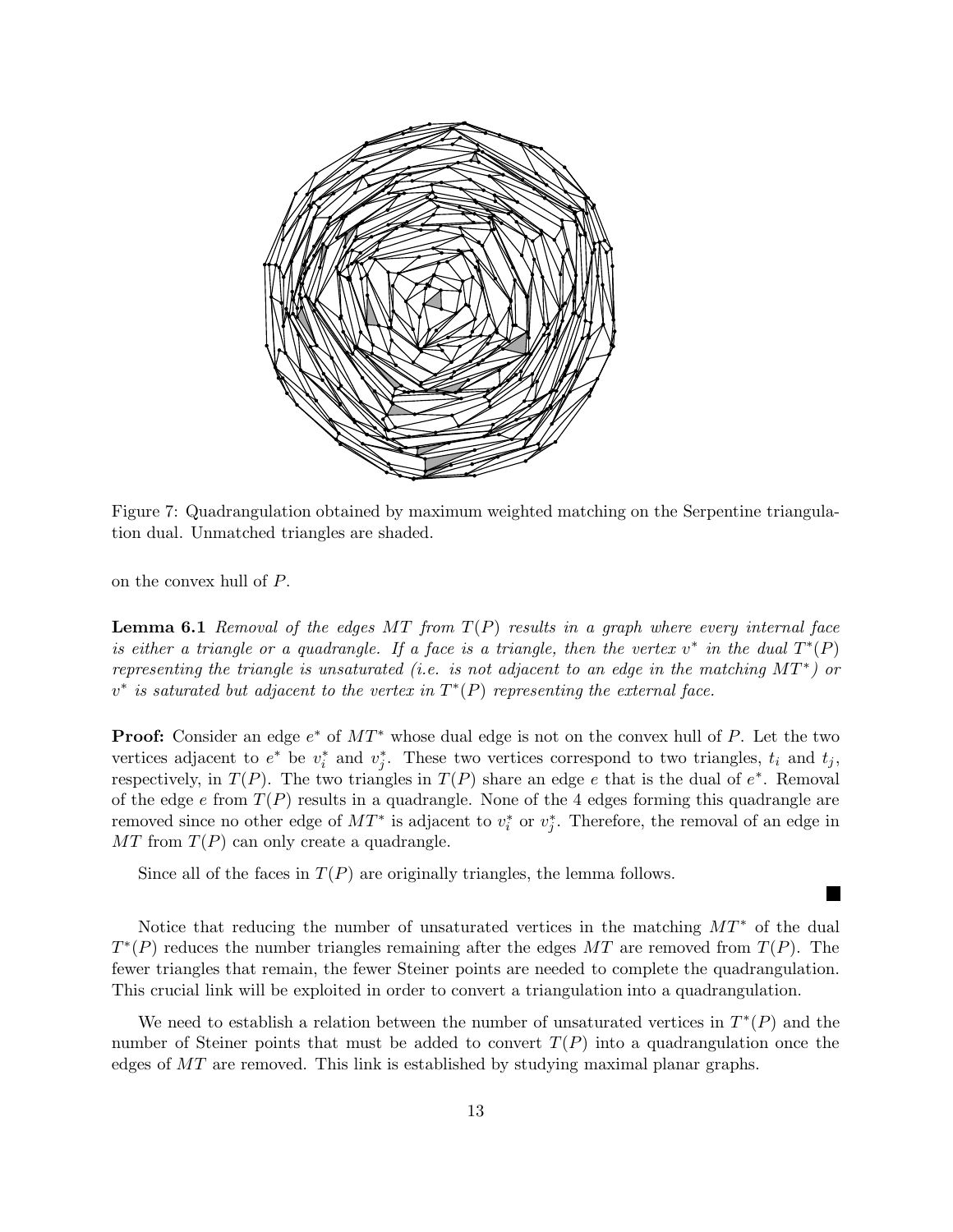

Figure 8: HVP-triangulation: Quadrangulation obtained by maximum weighted matching on the HVP-triangulation dual. Unmatched triangles are shaded.

**Definition 1** A maximal planar graph is a connected planar graph in which every face (including the external face) is a triangle.

By adding  $CH$  - 3 edges between vertices on the convex hull,  $T(P)$  can be converted into a maximal planar graph G. Since the vertex set of G and  $T(P)$  is the same, by Euler's formula for planar graphs, G has  $CH$  - 3 more faces than  $T(P)$ . By considering properties of the dual  $G^*$  of  $G$ , we will bound the number of Steiner points added in order to quadrangulate  $P$  through the removal of edges from  $T(P)$ .

The dual  $G^*$  of G is a 3-regular, bridgeless graph.

**Lemma 6.2** The dual  $G^*$  of a maximal planar graph G is 3-regular and bridgeless (i.e. contains no cut edge).

**Proof:** Since every face in G is a triangle, every vertex in  $G^*$  has degree three.

Suppose that  $G^*$  had a cut edge  $e^*$ . Note that the faces adjacent to a vertex v in G form a cycle in  $G^*$ . Let edge e with end points a and b in G be the dual of edge  $e^*$ . The faces adjacent to a form a cycle C in  $G^*$ . However,  $e^*$  is in cycle C contradicting the fact it is a cut edge.

Theorem 6.1 Every bridgeless, 3-regular planar graph is 3-edge-colorable.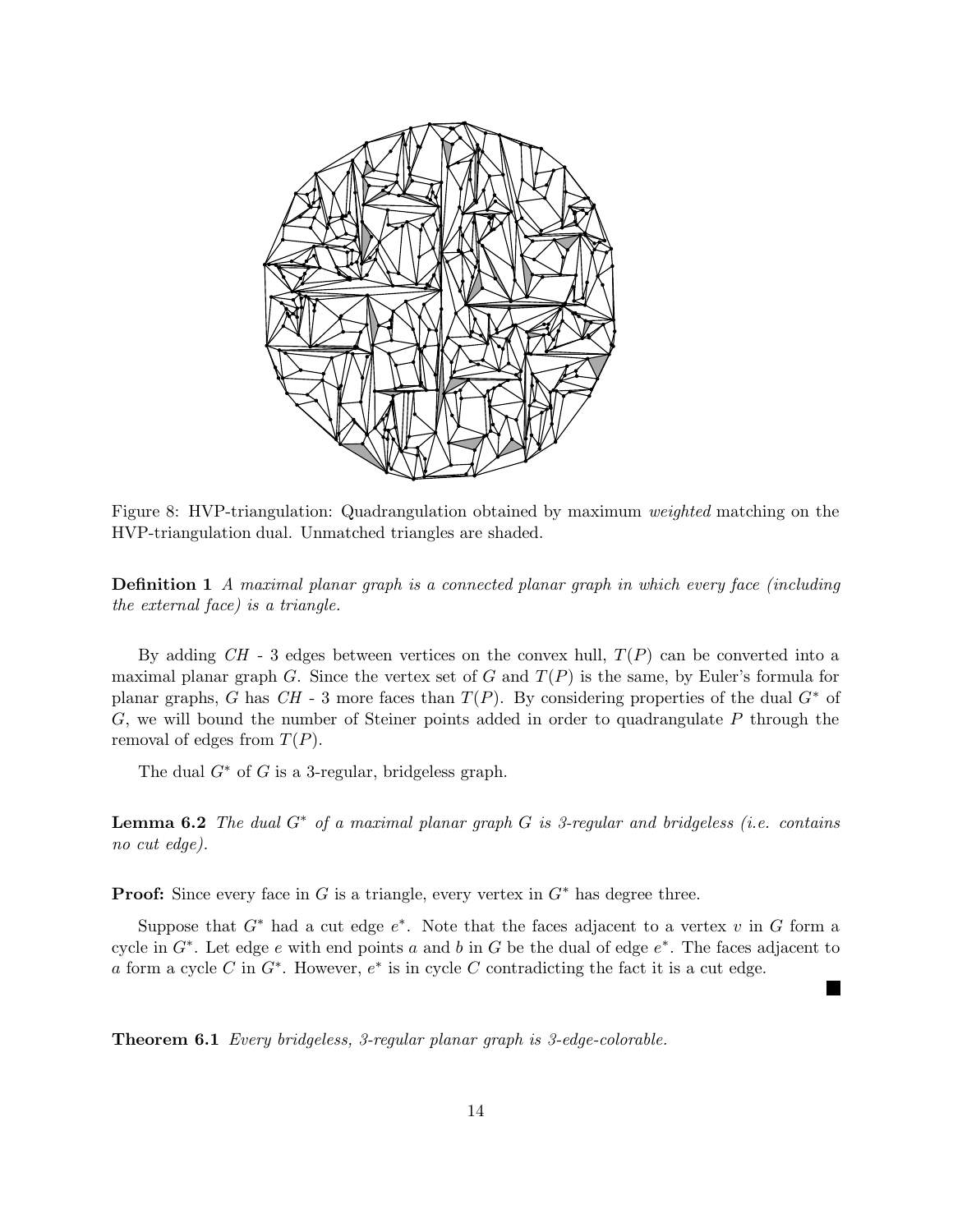A proof of the above theorem appears in [8] where it is shown to be equivalent to the four-color theorem [3]. Theorem 6.1 implies that the edges of a bridgeless, 3-regular planar graph can be partitioned into three sets such that each set is a perfect matching. Therefore, we conclude with the following.

Theorem 6.2 The number of unmatched nodes in a maximum cardinality matching of the dual graph of a triangulation of a point set cannot exceed a third of the number of convex hull vertices.

## 7 Concluding Remarks

Intuition seems to suggest that if you start with a good triangulation, the strategy of pairing up triangles to form quadrangles should lead to good quadrangulations. The experiments conducted support this intuition. As the data in Table 1 clearly shows, Delaunay triangulations consistently give the best results in terms of element quality. In particular, the maximum weighted matching algorithm run on the Delaunay triangulation dual has the best overall output with 99% of the triangles matched, 98% of the resulting quadrangles convex, mean maximum angle of 2.5 radians (143.2 degrees), mean minimum angle of .78 radians (44.7 degrees), and a maximum inter-vertex distance ratio median of 3.4. Note that the weighted serpentine seems to be a close second. However, the minimum angle and median ratio for these quadrangulations are much worse than for the Delaunay. Even though the weighted serpentine triangulation has a high number (90%) of convex quadrangles, these quadrangles are long and skinny, which is undesirable in practice.

## References

- [1] R. Ahuja, T. Magnanti, and J. Orlin. Network Flows: Theory, Algorithms and Applications. Prentice Hall, Englewood Cliffs, NJ, 1993.
- [2] D. J. Allman. A quadrilateral finite element including vertex rotations for plane elasticity analysis. International Journal for Numerical Methods in Engineering, 26:717–730, 1988.
- [3] K. Appel and W. Haken. Every planar map is 4-colorable. Ill Journal of Mathematics, 21:429 – 567, 1977.
- [4] E. Arkin, M. Held, J. Mitchell and S. Skiena. Hamiltonian triangulations for fast rendering.  $Algorithms-ESA$  '94, J. van Leeuwen, ed., Utrecht, NL, LNCS 855, 36-47.
- [5] M. Bern and D. Eppstein. Mesh generation and optimal triangulation. In F. K. Hwang and D.-Z. Du, editors, Computing in Euclidean Geometry. World Scientific, 1992.
- [6] M. Bern and D. Eppstein. Quadrilateral meshing by circle packing. 6th Int. Meshing Roundtable, Park City, Utah, pages 7-19, 1997.
- [7] P. Bose, T. Shermer, G. Toussaint, and B. Zhu. Guarding Polyhedral Terrains. Computational Geometry: Theory and Applications, 7:173 – 186, 1997. Also available as Technical Report 92.20, McGill University, 1992.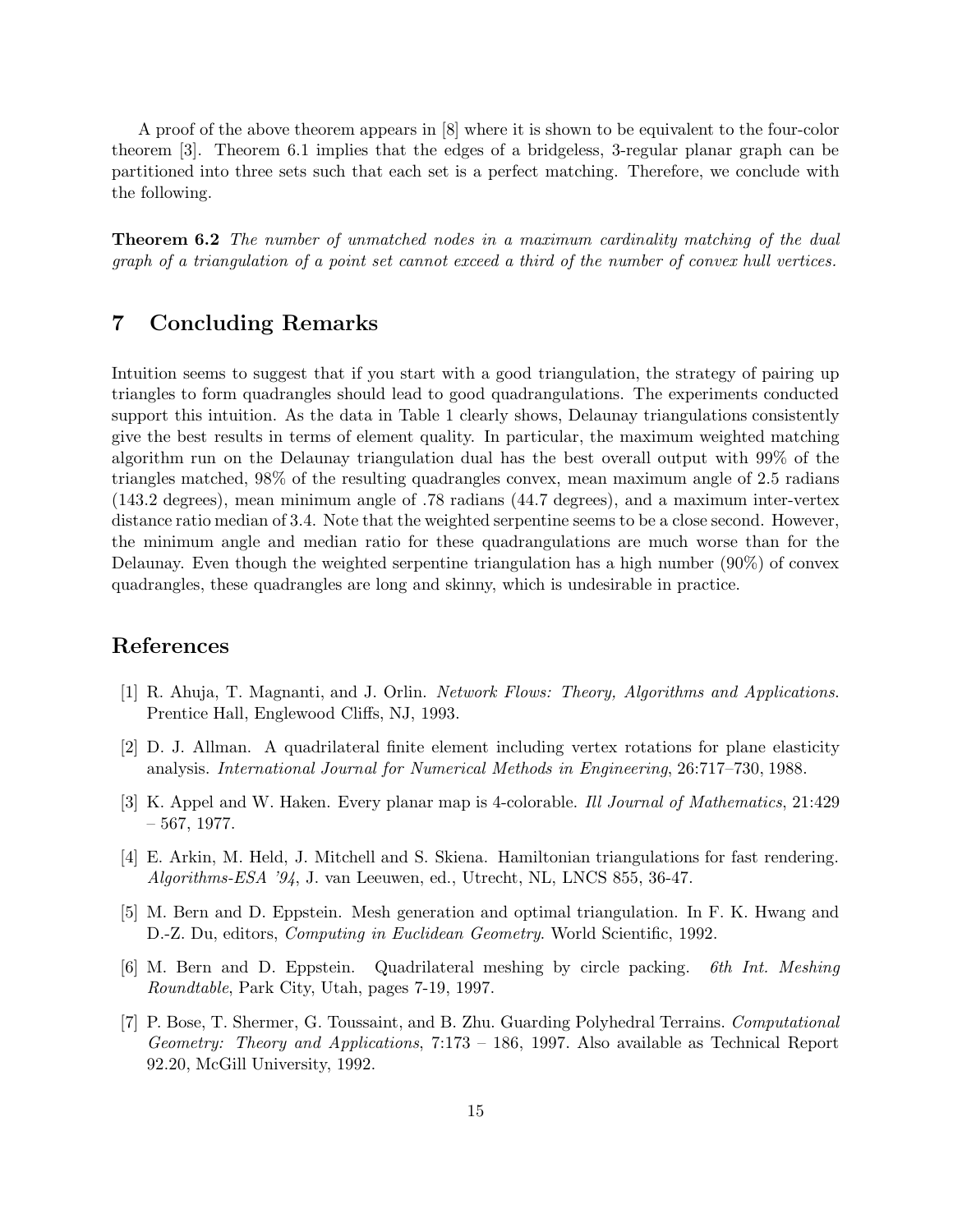- [8] A. Bondy and U. S. R. Murty. Graph Theory with Applications. Elsevier Science, 1976.
- [9] P. Bose and G. T. Toussaint. No quadrangulation is extremely odd. In Proc. of the International Symposium on Algorithms and Computation, pages 372–281, Cairns, Australia, December 4-6 1995.
- [10] P. Bose and G. T. Toussaint. Characterizing and efficiently computing quadrangulations of planar point sets. Computer Aided Geometric Design, 14:763-785, 1997.
- [11] J. Bown. Injection Moulding of Plastic Components. McGraw-Hill, New York, 1979.
- [12] W. G. Brown. Historical note on a recurrent combinatorial problem. American Mathematical Monthly, 2:973-977, 1965.
- [13] C. K. Chui and M.-J. Lai. Filing polygonal holes using  $C<sup>1</sup>$  cubic triangular spline patches. Computer Aided Geometric Design, 17:297–307, 2000.
- [14] H. S. M. Coxeter. Projective Geometry Springer-Verlag 1987.
- [15] L. De Floriani, B. Falcidieno, and C. Pienovi. Delaunay-based representation of surfaces defined over arbitrarily shaped domains. Computer Vision, Graphics and Image Processing, 32:127–140, 1985.
- [16] L. Devroye, Expected time analysis of algorithmsin computational geometry. in Computational Geometry, Editor, G. T. Toussaint, North-Holland, pages 135-151, 1985.
- [17] I. Fáry. On straight line representation of planar graphs. Acta Sci. Math. Szeged, 11:229–33, 1948.
- [18] S. Fortune. A sweepline algorithm for Voronoi diagrams. Algorithmica, 2:153-174, 1987.
- [19] R. Franke. Scattered Data Interpolation: Tests of Some Methods. Mathematics of Computation, 38(157):181-200, 1982.
- [20] H.N. Gabow. Implementation of Algorithms for Maximum Matching on Nonbipartite graphs. Ph.D. Thesis, Stanford University, 1973.
- [21] E. Heighway. A mesh generator for automatically subdividing irregular polygons into quadrilaterals. IEEE Transactions on Magnetics, 19(6):2535–2538, 1983.
- [22] B. Joe. Quadrilateral mesh generation in polygonal regions. Computer Aided Design, 27(3):209–222, March 1995.
- [23] B. P. Johnston, J. M. Sullivan, and A. Kwasnik. Automatic conversion of triangular finite meshes to quadrilateral elements. International Journal of Numerical Methods in Engineering, 31(1):67–84, 1991.
- [24] M-J. Lai. Scattered data interpolation and approximation using bivariate  $C<sup>1</sup>$  piecewise cubic polynomials. Computer Aided Geometric Design, 13:81–88, 1996.
- [25] M-J. Lai. Convex preserving scattered data interpolation using bivariate  $C<sup>1</sup>$  cubic splines. J. Comput. Applied Math., 119:249–258, 2000.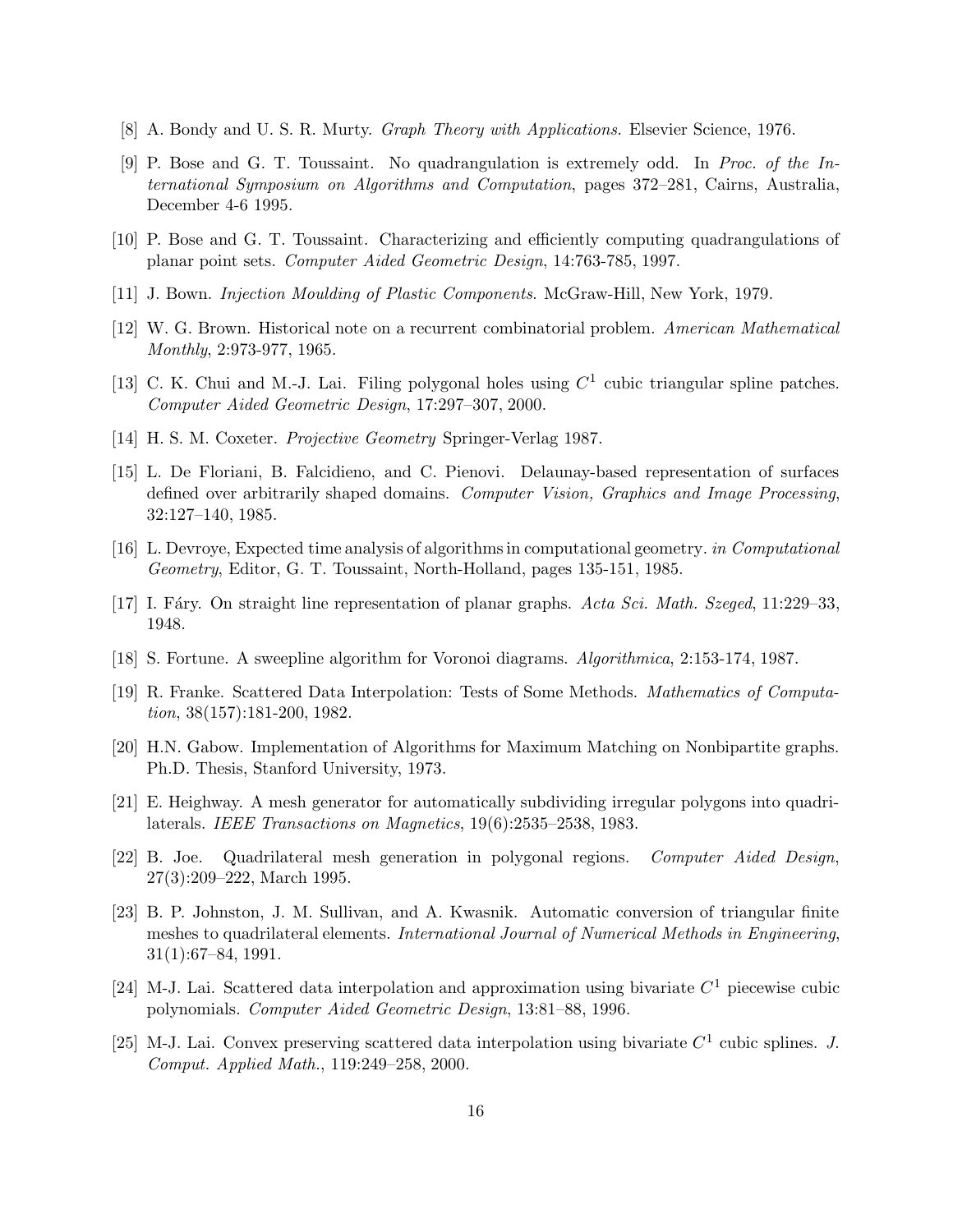- [26] M. J. Lai and L. L. Schumaker. Scattered data interpolation using  $C^2$  supersplines of degree six. SIAM Journal on Numerical Analysis, 34(3):905-921, 1997.
- [27] S. Micali and V. Vazirani. An  $O(\sqrt{|V|}|E|)$  algorithm for finding a maximum matching in general graphs. Proc. 21st Annual IEEE Symp. on Foundations of Comp. Sci., pages 17–27, 1980.
- [28] M. Muller-Hannemann and K. Weihe, Minimum strictly convex quadrangulations of convex polygons. Proc. 13th ACM Symposium on Computational Geometry pages 193-200, 1997.
- [29] M. Muller-Hannemann and K. Weihe, Improved approximations for minimum-cardinality quadrangulations of finite-element meshes. Proc. 5th European Symposium on Algorithms (ESA'97), Springer Lecture Notes in Computer Science 1284, pages 364-377, 1997.
- [30] M. Muller-Hannemann and K. Weihe, On the discrete core of quadrilateral mesh refinement. International Journal on Numerical Methods in Engineering. Vol. 46, pages 593-622, 1999.
- [31] A. Okabe, B. Boots, K. Sugihara, S-N. Chin. Spatial Tessellations: Concepts and Applications of Voronoi Diagrams. Chichester, John Wiley, 2000.
- [32] J. O'Rourke. Computational Geometry in C. Cambridge University Press, 1994.
- [33] S. Owen. A survey of unstructured mesh generation technology. http://www.andrew.cmu.edu/user/sowen/survey/index.html.
- [34] C. H. Papadimitriou and K. Steiglitz. *Combinatorial Optimization: Algorithms and Complex*ity. Prentice-Hall Inc., 1982.
- [35] F. Preparata and M. I. Shamos. Computational Geometry. Springer-Verlag, 1985.
- [36] S. Ramaswami, P. Ramos, and G. T. Toussaint. Converting triangulationsto quadrangulations. Computational Geometry: Theory & Applications, 9:257-276, 1998.
- [37] V. Srinivasan, L.R. Nackman, J-M. Tang, and S.N.Meshkat. Automatic mesh generation using the symmetric axis transformation of polygonal domains. Proceedings of the IEEE (Special Issue on Computational Geometry), 80(9):1485–1501, 1992.
- [38] G. Toussaint. Quadrangulations of planar sets. Proceedings of 4th International Workshop on Algorithms and Data Structures (WADS '95), invited paper, August 16-18, pages 218-227, 1995.
- [39] N. von Fuss. Solutio quaestionis, quot modis polygonum n laterum in polygona m laterum per diagonales resolvi queat. Nova Acta Sciientiarum Imperialis Petropolitanae, vol. 9, 1791.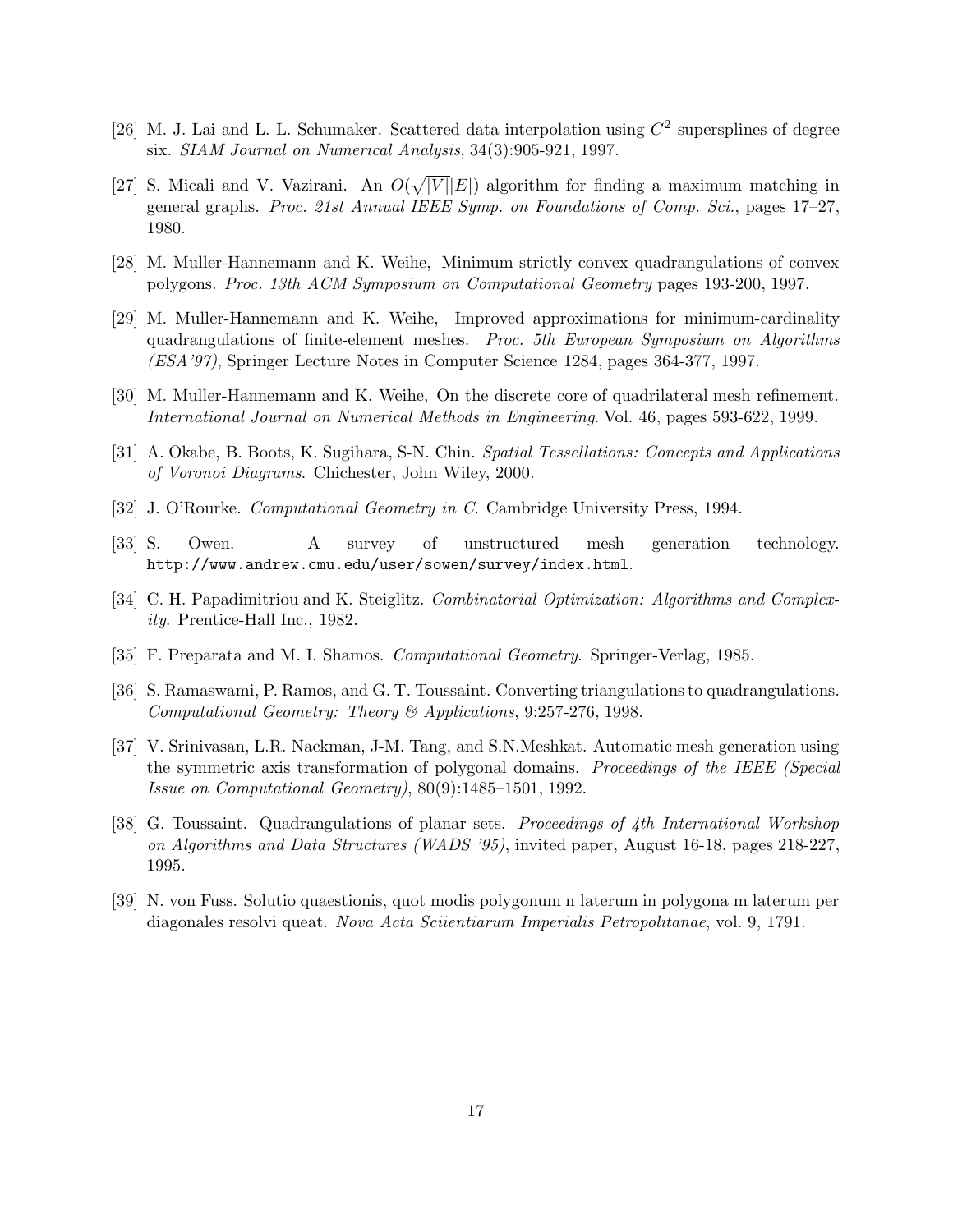# A Graphs of results from maximum cardinality matchings



Figure 9: Delaunay triangulation: (a) Fraction of convex quadrangles (b) Fraction of triangles matched



Figure 10: Delaunay triangulation: (a) Mean maximum angle (b) Mean minimum angle (in radians)



Figure 11: Delaunay triangulation: Median ratio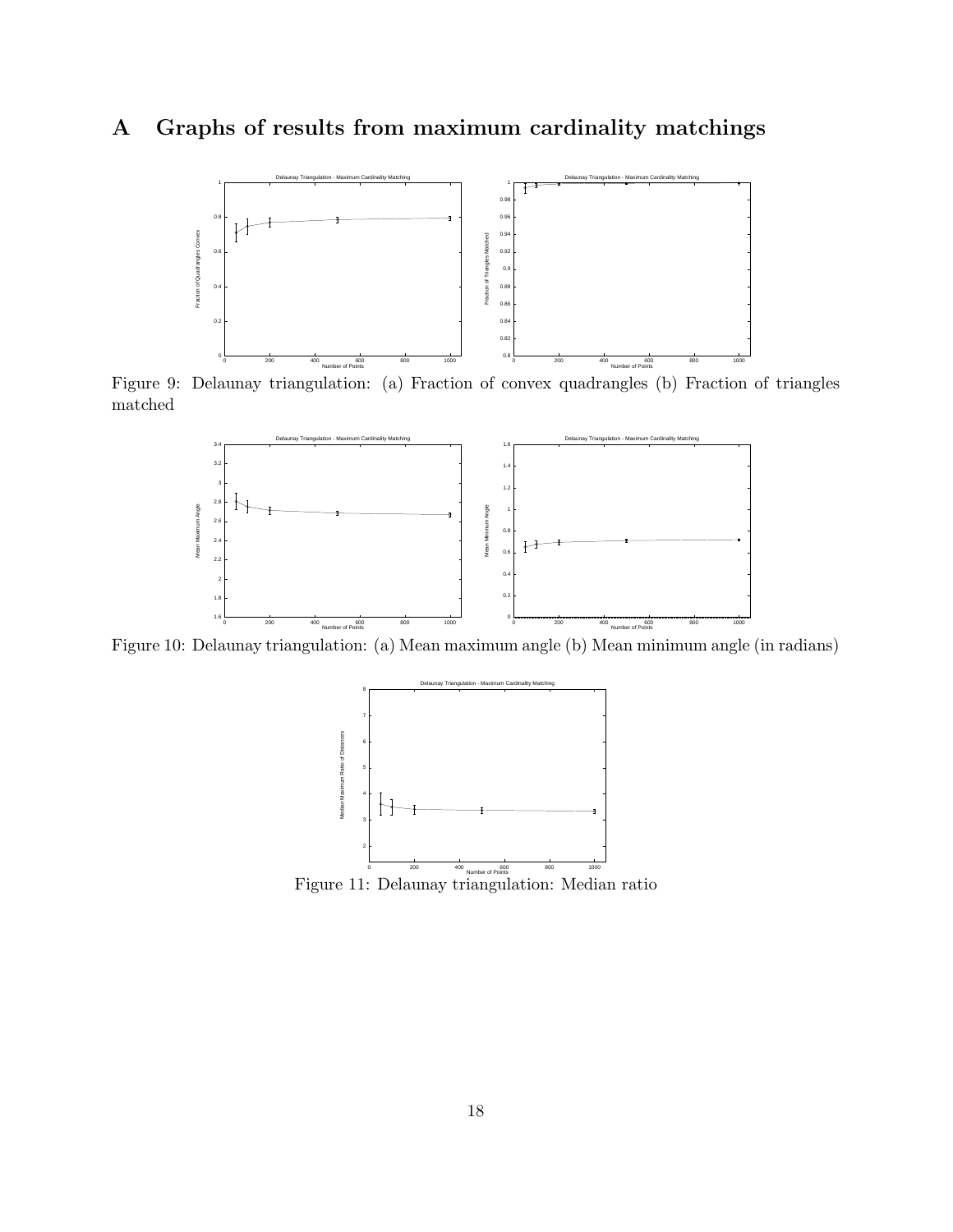

Figure 12: Serpentine triangulation: (a) Fraction of convex quadrangles (b) Fraction of triangles matched



Figure 13: Serpentine triangulation: (a) Mean maximum angle (b) Mean minimum angle (in radians)



Figure 14: Serpentine triangulation: Median ratio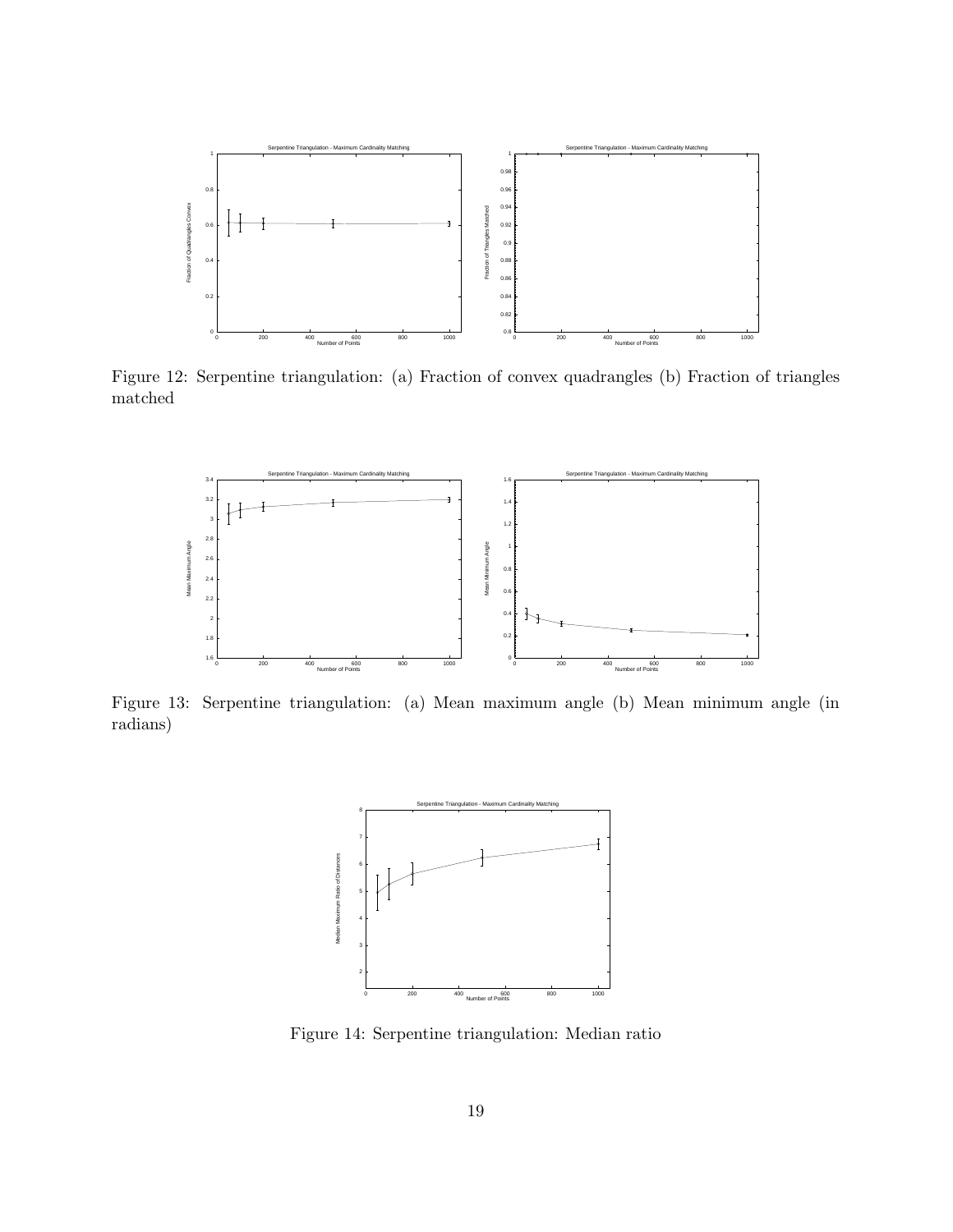

Figure 15: HVP-triangulation: (a) Fraction of convex quadrangles (b) Fraction of triangles matched



Figure 16: HVP-triangulation: (a) Mean maximum angle (b) Mean minimum angle (in radians)



Figure 17: HVP-triangulation: Median ratio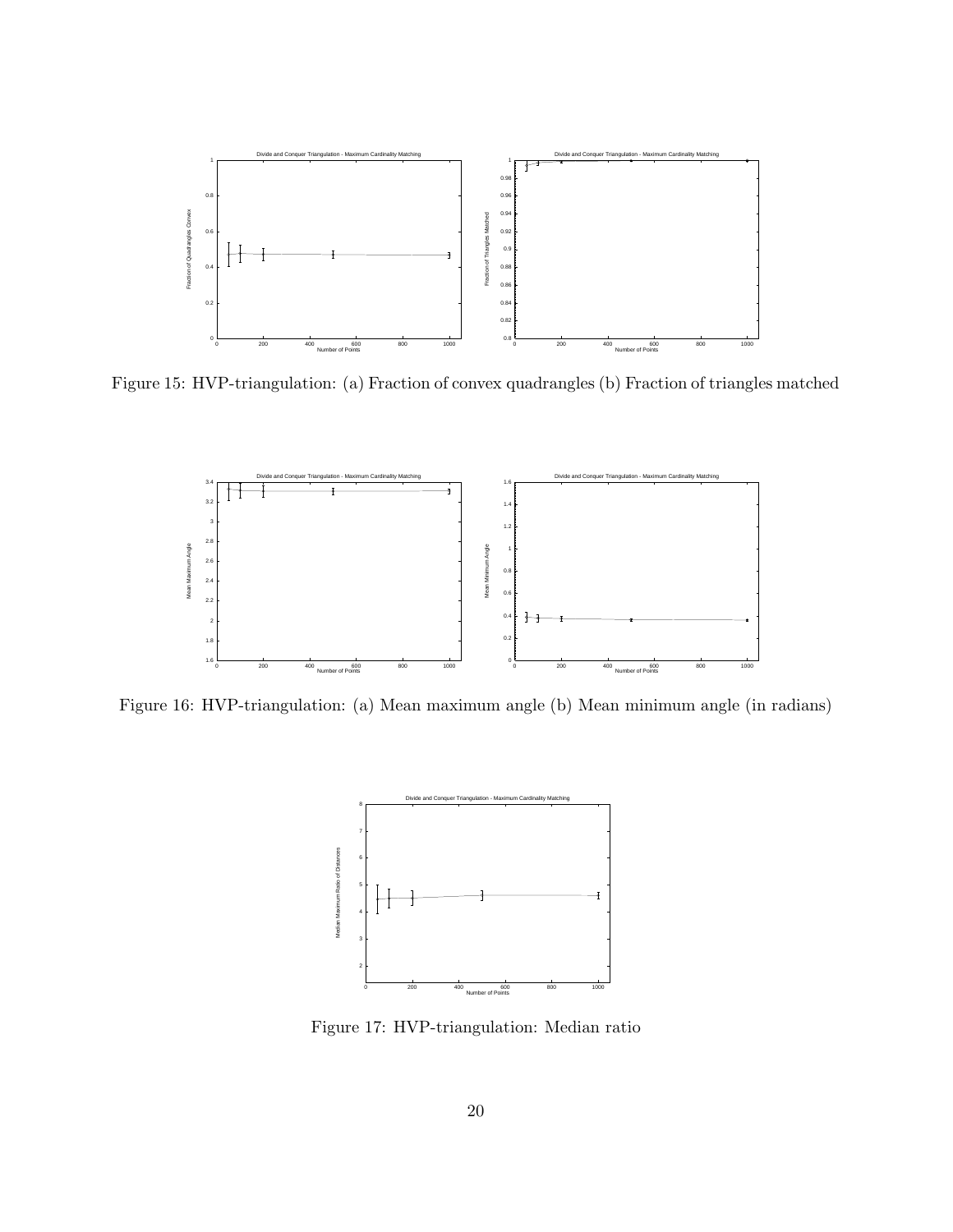# B Graphs of results from maximum weighted matchings



Figure 18: Delaunay triangulation: (a) Fraction of triangles matched (b) Fraction of convex quadrangles



Figure 19: Delaunay triangulation: (a) Mean maximum angle (b) Mean minimum angle (in radians)



Figure 20: Delaunay triangulation: Median ratio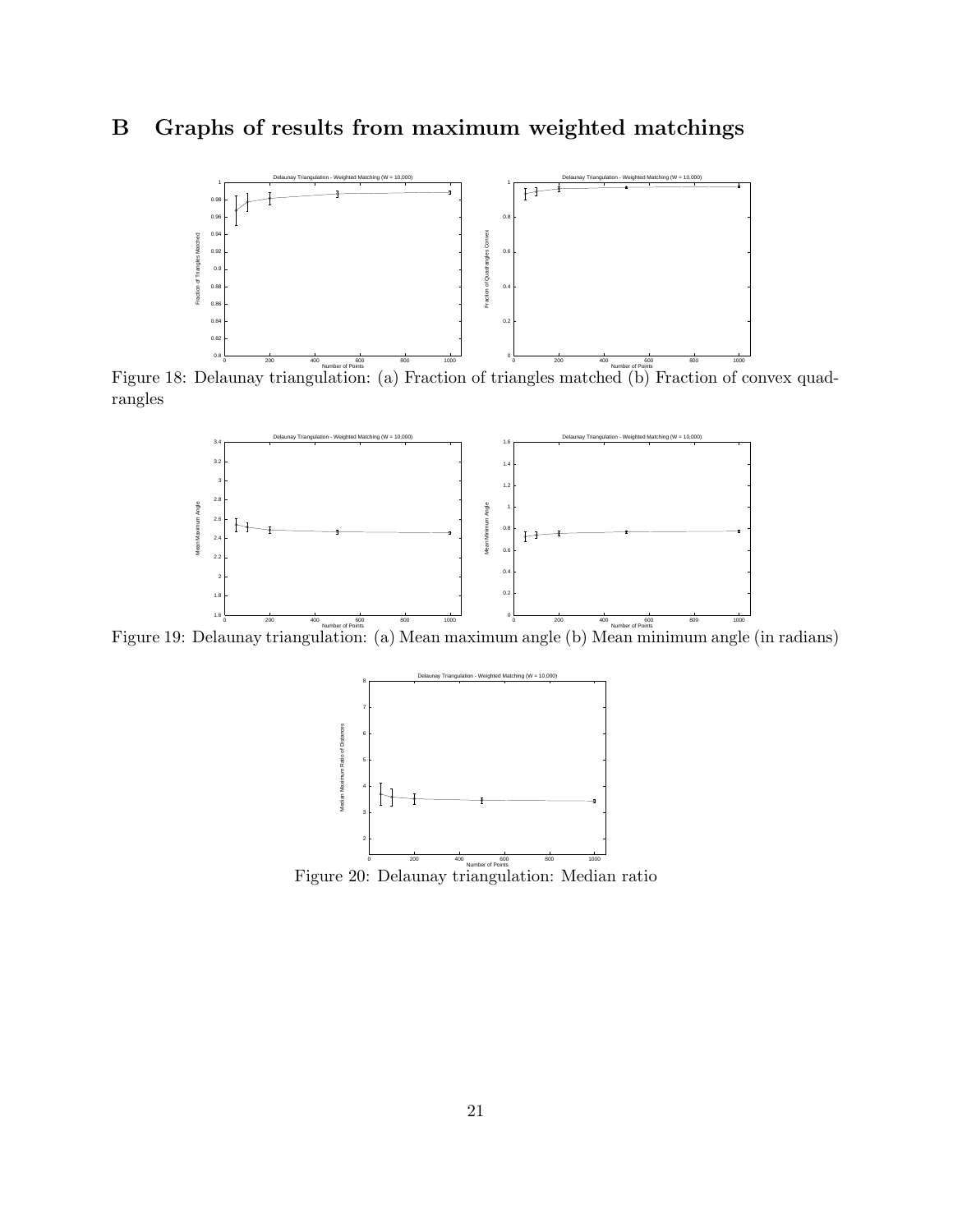

Figure 21: Serpentine triangulation: (a) Fraction of triangles matched (b) Fraction of convex quadrangles



Figure 22: Serpentine triangulation: (a) Mean maximum angle (b) Mean minimum angle (in radians)



Figure 23: Serpentine triangulation: Median ratio